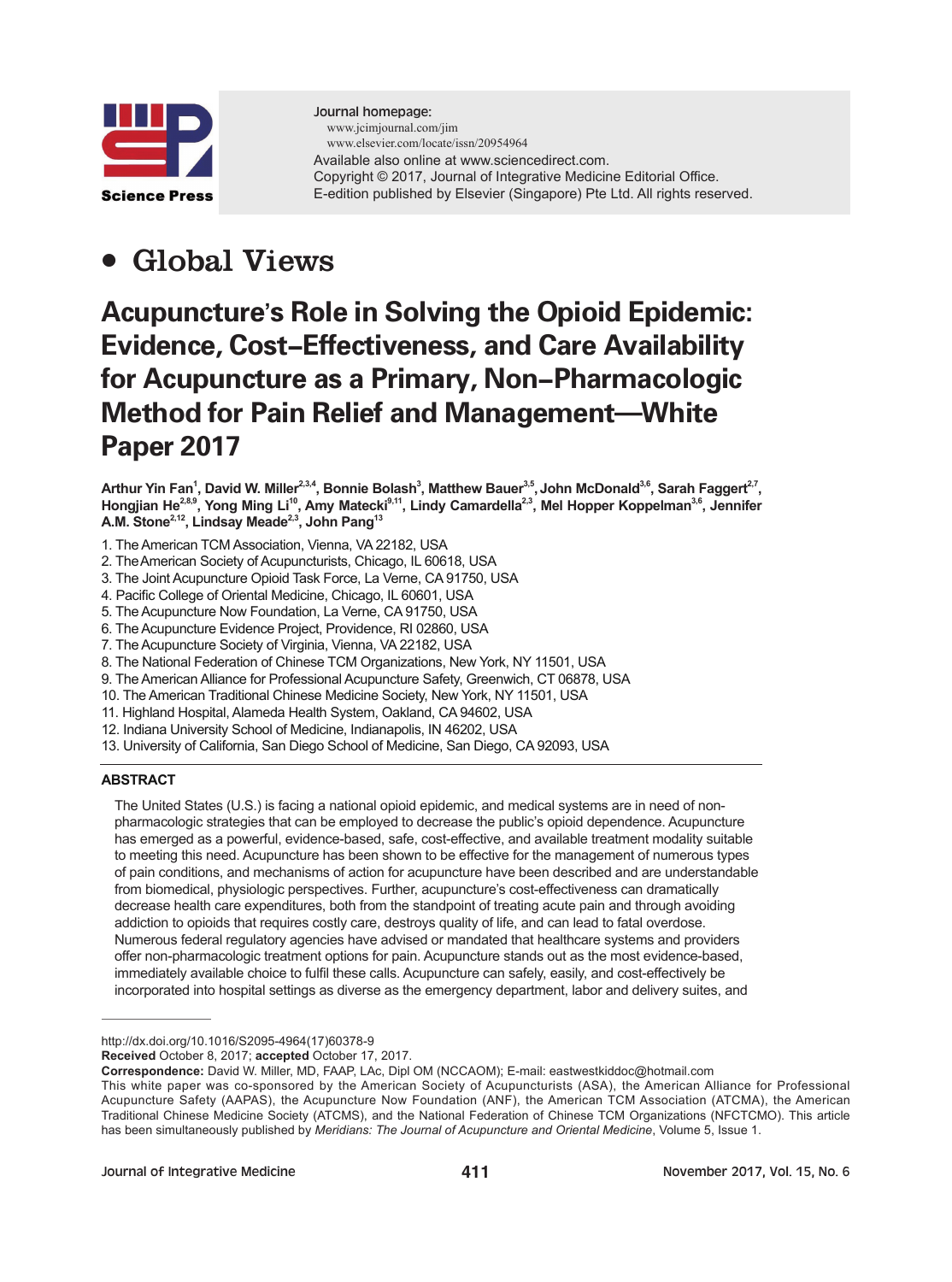### www.jcimjournal.com/jim

neonatal intensive care units to treat a variety of commonly seen pain conditions. Acupuncture is already being successfully and meaningfully utilized by the Veterans Administration and various branches of the U.S. Military, in some studies demonstrably decreasing the volume of opioids prescribed when included in care.

**Keywords:** acupuncture; opioid epidemic; pain; opiate dependency; effectiveness; safety; cost-effectiveness; mechanism; United States

**Citation:** Fan AY, Miller DW, Bolash B, Bauer M, McDonald J, Faggert S, He H, Li YM, Matecki A, Camardella L, Koppelman MH, Stone JA, Meade L, Pang J. Acupuncture's Role in Solving the Opioid Epidemic: Evidence, Cost-Effectiveness, and Care Availability for Acupuncture as a Primary, Non-Pharmacologic Method for Pain Relief and Management—White Paper 2017. *J Integr Med*. 2017; 15(6): 411–425.

#### 1 Introduction

In 2015 it was estimated that 25.3 million Americans suffered from chronic pain, while an estimated 126 million American adults reported some type of pain in the prior three months.<sup>[1]</sup> As a result, more than 240 million prescriptions were written for opioid medications during that year.<sup>[2]</sup> An unfortunate consequence of this high use and availability of opioids, is a growing number of opioid-related deaths from addiction and overdose. More than 33 000 Americans died from opioid drugs in 2015, and more than 64 000 died in  $2016$ .<sup>[3]</sup> Due to the severity of this epidemic, a White House panel urged the United States (U.S.) president to declare the opioid crisis a national emergency, and August 31, 2017 was designated as "International Overdose Awareness Day" by the Centers for Disease Control and Prevention (CDC).<sup>[4]</sup>

To cope with the opioid crisis, various federal regulatory and oversight agencies, including the U.S. Food and Drug Administration (FDA), the National Academies of Sciences, Engineering, and Medicine (NASEM), and the Joint Commission have started to advise or mandate that healthcare systems and providers offer non-pharmacologic treatment options for pain control.<sup>[5–7]</sup> Acupuncture stands as the most evidence-based, immediately available choice to fulfil these calls.

The aim of this white paper is to summarize for academic scholars, healthcare professionals, administrators, policymakers, and the general public the available evidence for acupuncture as a treatment for various pain conditions as well as for opiate dependency. This includes evidence on the safety, cost-effectiveness, mechanisms of action, and provider availability for acupuncture.

2 Acupuncture is an effective, safe, and costeffective treatment for numerous types of acute and chronic pain; acupuncture should be recommended as a first line treatment for pain before opiates are prescribed, and may reduce opioid use

#### **2.1 Effectiveness/Efficacy of acupuncture for different types of pain**

There is growing research evidence to support the

effectiveness and efficacy of acupuncture for the relief of numerous types of pain, especially chronic pain, as well as for the use of acupuncture for a diverse array of medical conditions. In an independently published work, which is the largest and most comprehensive of its kind for the period evaluated, McDonald and Janz<sup>[8]</sup> summarized the research from March 2013 to September 2016 for acupuncture, published and available in all languages on PubMed and in the Cochrane Library. They looked at systematic reviews, meta-analyses, network meta-analyses, overviews of systematic reviews (NHMRC level I evidence), and a number of narrative reviews. They performed meta-analyses on 62 of the non-Cochrane systematic reviews, representing pooled data from more than 1 000 randomized controlled trials (RCTs). They assessed and graded the quality of evidence, and noted the strength of evidence for acupuncture for numerous conditions (Box 1,Appendix 1).

Acupuncture has been found to be effective for treating various types of pain, with the strongest evidence emerging for back pain, neck pain, shoulder pain, chronic headache, and osteoarthritis. In an individual patient meta-analysis of 17 922 people from 29 RCTs, patients receiving acupuncture had less pain, with scores that were 0.23 (95% confidence interval (CI) [0.13–0.33]), 0.16 (95% CI [0.07– 0.25]), and 0.15 (95% CI [0.07–0.24]) standard deviations (SDs) lower than sham controls for back and neck pain, osteoarthritis, and chronic headache, respectively; the effect sizes in comparison to non-acupuncture controls were 0.55 (95% CI [0.51–0.58]), 0.57 (95% CI [0.50–0.64]), and 0.42 (95% CI [0.37–0.46]) SDs. A variety of pain severity and disability scores were used, including Visual Analog Scale (VAS) ratings, the Western Ontario and McMaster Universities Osteoarthritis Index (WOMAC), and the Roland Morris Disability Questionnaire. These results were robust to a variety of sensitivity analyses, including those related to publication bias.<sup>[9]</sup>

In the largest study of its kind to date, 454 920 patients were treated with acupuncture for headache, low-back pain, and/or osteoarthritis in an open pragmatic trial. Effectiveness was rated by the 8 727 treating physicians as marked or moderate in 76% of cases.<sup>[10]</sup>

In a network meta-analysis comparing different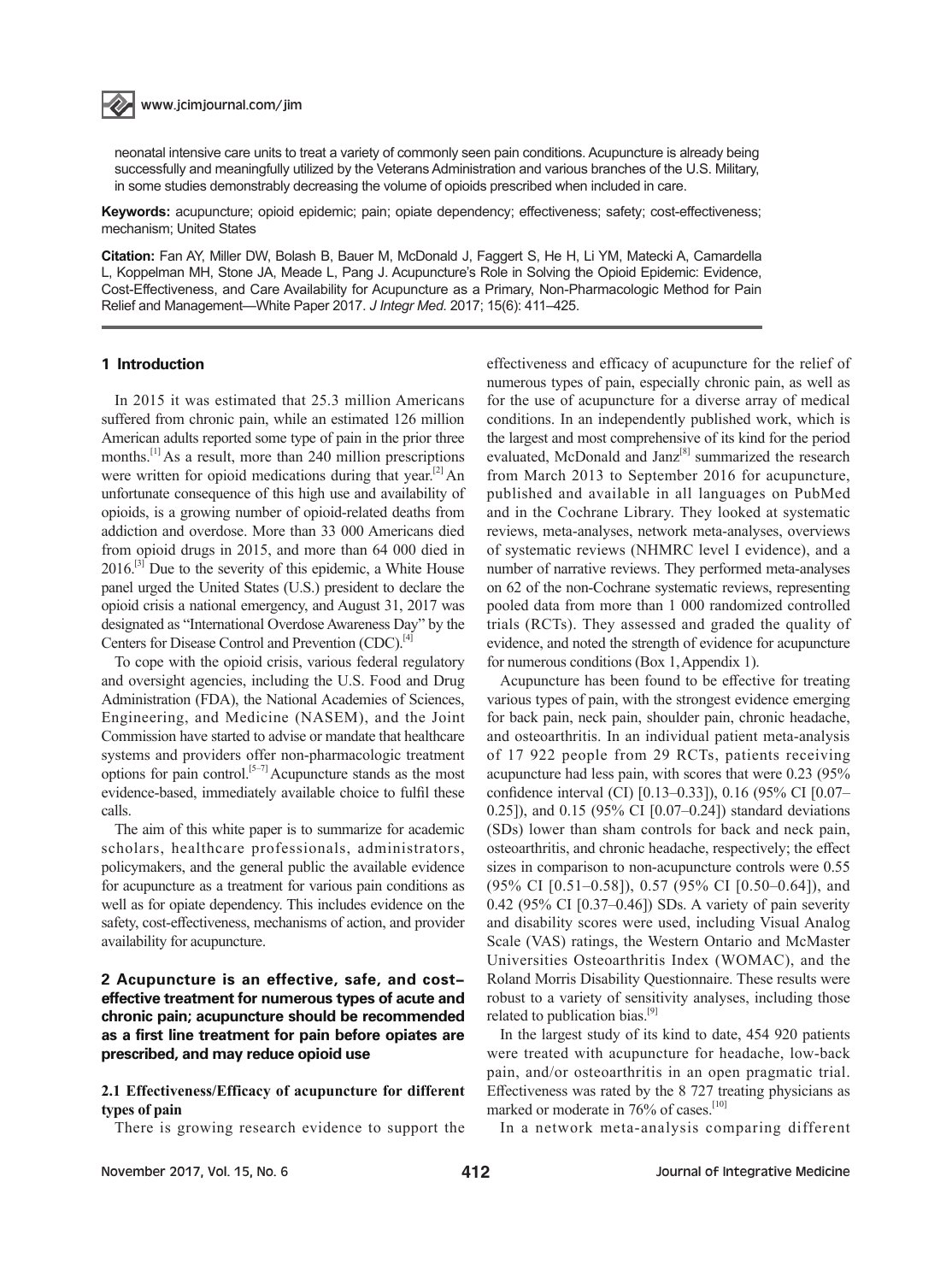

physical interventions for pain from knee osteoarthritis, acupuncture was found to be superior to sham acupuncture, muscle-strengthening exercise, *Tai Chi*, weight loss, standard care, and aerobic exercise (in ranked order). Acupuncture was found to be more effective than muscle-strengthening exercises, with a statistically significant difference =  $0.49$ ,  $95\%$  CI  $[0.00-0.98]$ <sup>[11]</sup>

In early 2017, the American College of Physicians (ACP) published guidelines based on the evidence for the non-invasive treatment of low-back pain. For acute or subacute low-back pain, the ACP recommends nonpharmacologic treatment with acupuncture, along with superficial heat, massage, or spinal manipulation, and nonsteroidal anti-inflammatory drugs or skeletal muscle relaxants. For chronic low-back pain, the ACP also recommends acupuncture, in addition to exercise, multidisciplinary rehabilitation, mindfulness-based stress reduction, *Tai Chi*, yoga, motor control exercise, progressive relaxation, electromyography biofeedback, low-level laser therapy, operant therapy, cognitive behavioral therapy, and spinal manipulation, etc.<sup>[12]</sup>

A systematic review and meta-analysis on acupuncture for the treatment of sciatica reported that acupuncture was superior to standard pharmaceutical care (such as ibuprofen, diclofenac, and prednisone) in reducing pain intensity (mean difference  $(MD) = -1.25$ , 95% CI  $[-1.63 \text{ to } -0.86]$  and pain threshold (MD = 1.08, 95%) CI [0.98–1.17]). Effectiveness, pain intensity, and pain threshold scales were used.<sup>[13]</sup>

A systematic review and network meta-analyses of 21 different interventions for sciatica found that acupuncture was second in global effect only to biological agents, and superior to all other interventions including non-opioid and opioid medications.<sup>[14]</sup>

A systematic review on acupuncture and moxibustion for lateral elbow pain found moderate-level evidence that acupuncture and moxibustion were more effective than sham, and found low-level evidence that acupuncture and moxibustion may be superior or equal to standard care.<sup>[15]</sup>

A systematic review on acupuncture for plantar heel pain found that evidence supporting the effectiveness of acupuncture was comparable to the evidence available

|                                                                                                                                                                                                                                                                                                                                                                                                                                                                        | <b>Box 1 Acupuncture for the Use of Numerous Conditions Including Pain Conditions:</b><br>the Acupuncture Evidence Project (Mar 2013–Sept 2016)                                                                                                                                                                                                                                                                                                                                                                                                                                                                                                                                                                                                                                                                       |
|------------------------------------------------------------------------------------------------------------------------------------------------------------------------------------------------------------------------------------------------------------------------------------------------------------------------------------------------------------------------------------------------------------------------------------------------------------------------|-----------------------------------------------------------------------------------------------------------------------------------------------------------------------------------------------------------------------------------------------------------------------------------------------------------------------------------------------------------------------------------------------------------------------------------------------------------------------------------------------------------------------------------------------------------------------------------------------------------------------------------------------------------------------------------------------------------------------------------------------------------------------------------------------------------------------|
| <b>Evidence of positive effect</b>                                                                                                                                                                                                                                                                                                                                                                                                                                     |                                                                                                                                                                                                                                                                                                                                                                                                                                                                                                                                                                                                                                                                                                                                                                                                                       |
| Allergic rhinitis (perennial & seasonal)<br>$\bullet$<br>Chemotherapy-induced nausea and vomiting (with anti-emetics)<br>Chronic low-back pain<br>Headache (tension-type and chronic)<br>Knee osteoarthritis<br>Migraine prophylaxis<br>Post-operative nausea & vomiting<br>Post-operative pain                                                                                                                                                                        |                                                                                                                                                                                                                                                                                                                                                                                                                                                                                                                                                                                                                                                                                                                                                                                                                       |
| Evidence of potential positive effect                                                                                                                                                                                                                                                                                                                                                                                                                                  |                                                                                                                                                                                                                                                                                                                                                                                                                                                                                                                                                                                                                                                                                                                                                                                                                       |
| Acute low-back pain<br>$\bullet$<br>Acute stroke<br>Ambulatory anaesthesia<br>Anxiety<br>Aromatase inhibitor-induced arthralgia<br>Asthma in adults<br>Back or pelvic pain during pregnancy<br>Cancer pain<br>Cancer-related fatigue<br>Constipation<br>Craniotomy anaesthesia<br>Depression (with antidepressants)<br>Dry eye<br>Hypertension (with medication)<br>Insomnia<br>Irritable bowel syndrome<br>Labor pain<br>Lateral elbow pain<br>Menopausal hot flashes | Modulating sensory perception thresholds<br>$\bullet$<br>Neck pain (some types/non-whiplash)<br>$\bullet$<br>Obesity<br>$\bullet$<br>Peri-menopausal & post-menopausal insomnia<br>$\bullet$<br>Plantar heel pain<br>$\bullet$<br>Post-stroke insomnia<br>Post-stroke shoulder pain<br>$\bullet$<br>Post-stroke spasticity<br>$\bullet$<br>Post-traumatic stress disorder<br>Prostatitis pain/chronic pelvic pain syndrome<br>$\bullet$<br>Recovery after colorectal cancer resection<br>$\bullet$<br>Restless leg syndrome<br>Schizophrenia (with antipsychotics)<br>$\bullet$<br>Sciatica<br>$\bullet$<br>Shoulder impingement syndrome (early stage) (with exercise)<br>Shoulder pain<br>$\bullet$<br>Smoking cessation (up to 3 months)<br>$\bullet$<br>Stroke rehabilitation<br>Temporomandibular joint disorder |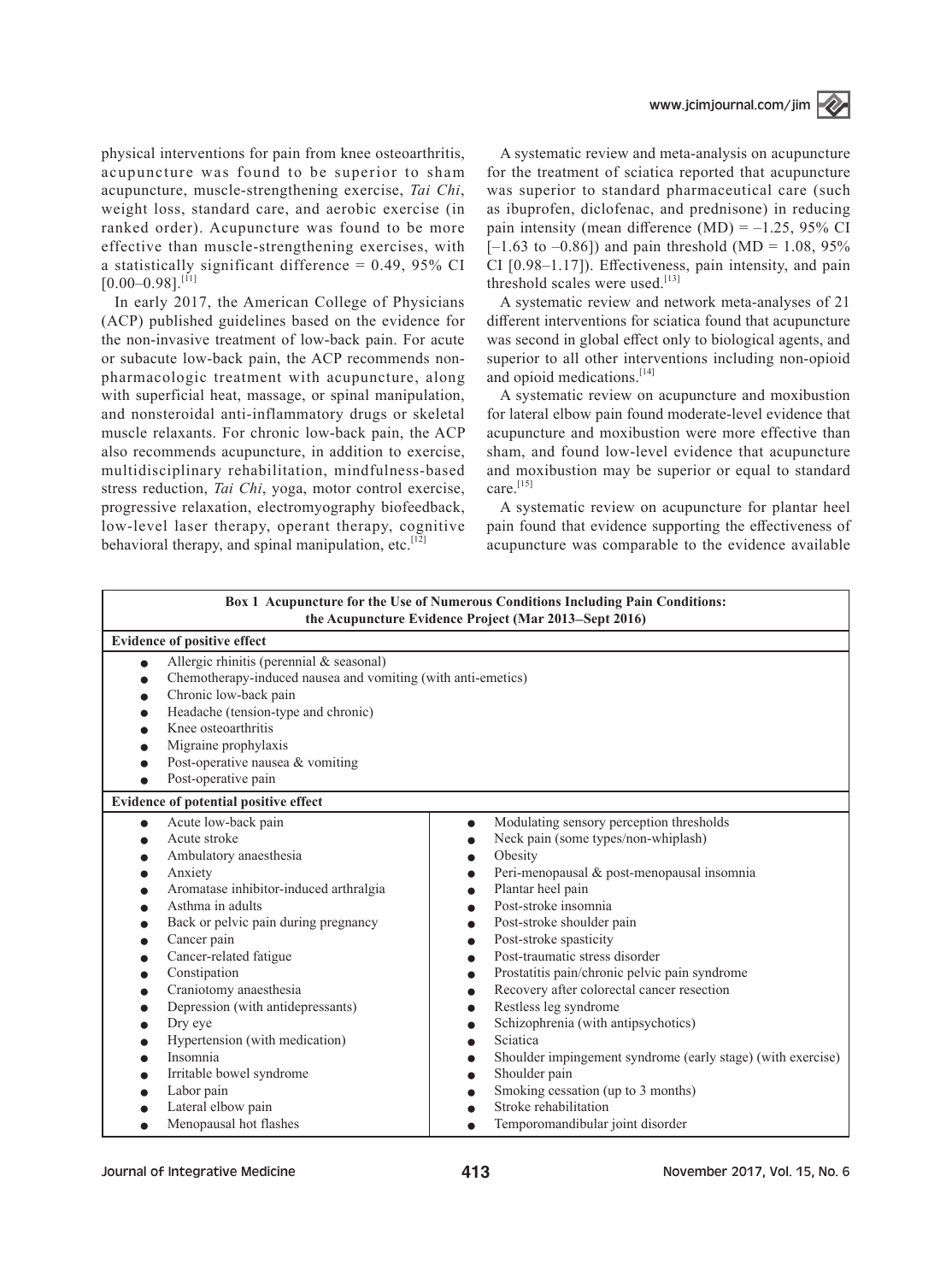#### www.jcimjournal.com/jim

for standard care interventions such as stretching, night splints, and dexamethasone.<sup>[16]</sup>

The use of acupuncture to relieve pain associated with surgical procedures captured the world's attention in the early 1970s. When in China, well-known *New York Times* journalist James Reston witnessed acupuncture's effectiveness on his post-operative pain. He published his personal experience with acupuncture shortly before President Richard Nixon's trip to China. Since then, reports in the scientific literature reveal that acupuncture has been used before, during, and after surgery to manage pain and to improve post-surgical recovery in a variety of contexts.<sup>[17–25]</sup> It is noteworthy to mention that acupuncture has been reported to be effective in pain relief during and after surgical procedures on children and animals as well.<sup>[19,20,26,27]</sup>

Nonetheless, over the past two decades in the U.S., post-operative pain management has come to rely increasingly on opioids, while underutilizing alternative analgesics such as acupuncture. In 2012, surgeons and dentists combined prescribed 16.2% of all opioids in the U.S., trailing only family practices as the leading source of opioid prescriptions at  $18.2\%$ .<sup>[28]</sup> Eighty to ninety-four percent of patients undergoing low-risk surgical procedures fill a prescription for opioids within 7 days.[29,30] Recent data has shown that opioid prescriptions vary widely and that the majority of surgical patients are over-prescribed opioids, as approximately 70% of pills go unused.<sup>[31]</sup> The risk of chronic opioid use after surgery in previously nondependent patients is determined to be  $5.9\% - 6.5\%$ ,  $^{[32]}$ although in select populations such as head and neck cancer patients, the risk is up to  $40\%$ <sup>[33]</sup> The increase in post-operative opioid use is somewhat paradoxical considering that known adverse effects such as sedation, pneumonia,  $[34,35]$  ileus, urinary retention, and delirium prolong patient recovery and delay the meeting of discharge goals.<sup>[36]</sup>

Acupuncture has emerged as a promising adjunctive analgesic modality to reduce the risk of post-operative opioid dependence. A meta-analysis published in late 2017 in *JAMA Surgery* focused on nonpharmacological treatments in reducing pain after total knee arthroplasty. Thirty-nine RCTs were included in the meta-analysis (2 391 patients). Moderate-certainty level evidence showed that electrotherapy reduced the use of opioids (MD =  $-3.50$ ; 95% CI [-5.90 to −1.10] morphine equivalents in milligrams per kilogram per 48 hours;  $P=0.004$ ;  $I^2=17\%$ ), and that acupuncture delayed opioid use  $(MD = 46.17; 95\% \text{ CI}$ [20.84–71.50] minutes to the first patient-controlled analgesia;  $P < 0.001$ ;  $I^2 = 19\%$ ). There was lowcertainty level evidence that acupuncture improved

pain (MD = 1.14; 95% CI  $[1.90-0.38]$  on a VAS at 2 days;  $P = 0.003$ ;  $I^2 = 0\%$ ). Evidence showed that acupuncture out-performed cryotherapy, continuous passive motion, and preoperative exercise in the studied condition.<sup>[37]</sup> Reduction in opioid use has been demonstrated across a wide range of both minor and major surgical procedures, including cardiac surgery,<sup>[38]</sup> thoracic surgery,<sup>[39]</sup> and craniotomy.<sup>[17,40]</sup> Additionally, it was reported that acupuncture may even reduce post-operative ileus and expedite bowel recovery after colorectal cancer resection. $[41]$  Acupuncture is often combined with electric stimulation, and electroacupuncture may have added clinical benefit in postoperative pain management.

A Cochrane systematic review on acupuncture or acupressure for primary dysmenorrhea found that both acupuncture and acupressure were more effective in reducing pain than placebo controls.<sup>[42]</sup> Five other systematic reviews and/or meta-analyses on various forms of acupoint stimulation including acupuncture, acupressure, and moxibustion for primary dysmenorrhea have reported similar outcomes.<sup>[43-47]</sup>

The effectiveness of acupuncture for labor pain is still unclear, largely due to the heterogeneity of designs and methods in studies, which have produced mixed results. While some studies reported no reduction in analgesic medications, some studies reported reduction of pain during labor, reduced use of opioid medications and epidural analgesia, and a shorter second stage of labor.<sup>[48-50]</sup>

A systematic review of acupuncture for trigeminal neuralgia suggests that acupuncture may be equal to or superior to carbamazepine, but the evidence is weakened by the low methodological quality of some included studies.[51]

A Cochrane systematic review on acupuncture for fibromyalgia found low- to moderate-certainty level evidence that acupuncture improves pain and stiffness compared with no treatment and standard therapy. Furthermore, electro-acupuncture is likely better than manual acupuncture for pain in fibromyalgia, although more studies with methodological rigor are warranted.<sup>[52]</sup>

A prospective, randomized trial of acupuncture *vs.*  morphine to treat emergency department/emergency room patients with acute onset, moderate to severe pain was conducted. Acupuncture provided more effective and faster analgesia than morphine and was better tolerated. The study included 300 patients, with 150 patients in each group. Success rate was significantly different between the 2 groups (92% in the acupuncture group *vs* 78% in the morphine group,  $P < 0.001$ ). Resolution time was (16  $\pm$  8) minutes in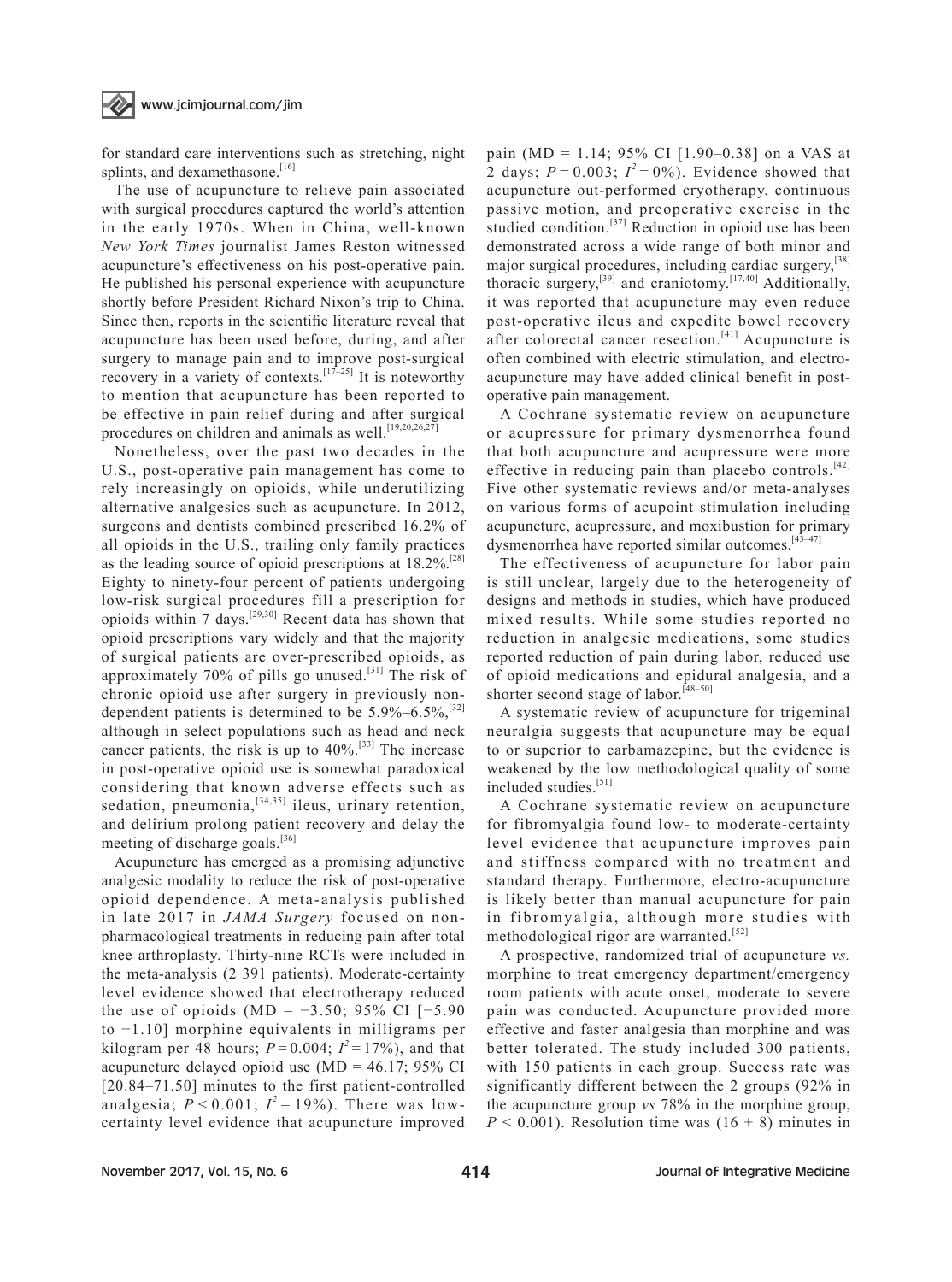the acupuncture group *vs*  $(28 \pm 14)$  minutes in the morphine group  $(P < 0.005)$ . Overall, 89 patients (29.6%) experienced minor adverse effects; of these, 85 (56.6%) were in the morphine group and only 4 (2.6%) were in the acupuncture group  $(P < 0.001)$ .<sup>[53]</sup>

The above mentioned meta-analysis included 29 trials and 17 922 patients with chronic pain conditions; data on longer-term follow-up (available for 20 trials, including 6 376 patients) suggests that approximately 90% of the benefit of acupuncture relative to controls would be sustained at 12 months post-treatment. Patients can generally be reassured that treatment effects persist for some duration.<sup>[54]</sup>

#### **2.2 Safety and feasibility of acupuncture for pain management**

Strong evidence for the safety of acupuncture in chronic pain management comes from an open pragmatic trial involving 454 920 patients who were treated for headache, low-back pain, and/or osteoarthritis. Minor adverse events were reported in 7.9% of patients while only 0.003% (13 patients) experienced severe adverse events. Minor adverse events included needling pain, hematoma, and bleeding, while serious adverse events included pneumothorax, acute hyper- or hypotensive crisis, erysipelas, asthma attack, and aggravation of suicidal thoughts.<sup>[10]</sup> In a prospective feasibility study, acupuncture was seen as feasible, safe, and acceptable in an intensive care unit setting by patients from diverse backgrounds.<sup>[55]</sup> A systematic review suggests that acupuncture performed by trained practitioners using clean needle technique is a generally safe procedure.<sup>[56]</sup> The medical literature also indicates that acupuncture may be used successfully on cancer patients for symptom management due to the low risks associated with its use.<sup>[57]</sup>

#### **2.3 Cost-effectiveness of acupuncture for pain management**

In a systematic review of 8 cost-utility and costeffectiveness studies of acupuncture for chronic pain, the cost per quality-adjusted life-year gained was below the thresholds used by the UK National Institute for Health and Clinical Excellence for "willingness to pay." The chronic pain conditions discussed in the systematic review included lowback pain, neck pain, dysmenorrhoea, migraine and headache, and osteoarthritis.<sup>[58]</sup> In a cost-effectiveness analysis of non-pharmacological treatments for osteoarthritis of the knee, acupuncture was found to be the most cost-effective option when analysis was limited to high-quality studies.<sup>[59]</sup> Using acupuncture for pain management, patients and insurers can save money and successfully manage their pain and other symptoms without the adverse risks associated with prescription medications. A recent study from the Center for Health Information and Analysis in response to a piece of Massachusetts legislation seeking mandated coverage for acupuncture for some conditions, found that full insurance coverage for acupuncture would increase an average insured member's monthly health insurance premium only by \$0.38 to \$0.76. Acupuncture was noted to save \$35 480, \$32 000, \$9 000, and \$4 246 per patient for migraine, angina pectoris, severe osteoarthritis, and carpal tunnel syndrome respectively.<sup>[60]</sup> Compared to the large fees associated with imaging, prescription medications and surgery for pain conditions, acupuncture proved extremely cost-effective.

The Acupuncture Evidence Project also enumerates those conditions for which they found evidence of acupuncture being cost-effective (Box 2).<sup>[61]</sup>

| <b>Box 2 Conditions with Demonstrated Evidence of</b><br><b>Cost-Effectiveness</b> |                                                   |
|------------------------------------------------------------------------------------|---------------------------------------------------|
|                                                                                    |                                                   |
| Allergic rhinitis                                                                  |                                                   |
| Low-back pain                                                                      |                                                   |
| Ambulatory anaesthesia                                                             |                                                   |
| Migraine                                                                           |                                                   |
|                                                                                    | Chronic pain: neck pain (plus usual medical care) |
| Depression                                                                         |                                                   |
| Osteoarthritis                                                                     |                                                   |
| Dysmenorrhoea                                                                      |                                                   |
| Post-operative nausea and vomiting                                                 |                                                   |
| Headache                                                                           |                                                   |

A study by Da Silva<sup>[62]</sup> published in the journal *Headache* in 2015 showed acupuncture to be at least as effective as conventional drug preventative therapy for migraine and to be safe, long lasting, and costeffective. A 2015 study by Liodden and Norheim<sup>[63]</sup> noted acupuncture to be potentially useful for post-operative pain and post-operative nausea and vomiting, and to be a low-cost intervention. A 2014 study by Spackman et al. [64] showed acupuncture to be cost-effective compared to counselling or usual care alone. Two studies demonstrated acupuncture's cost-effectiveness for the treatment of low-back pain. A study by Taylor et al.<sup>[65]</sup> from 2014 showed that acupuncture as a complement to standard care for the relief of chronic low-back pain was highly costeffective, costing around \$48 562 per disabilityadjusted life-year (DALY) avoided. It also found that when comorbid depression was alleviated at the same rate as pain, the cost was around \$18 960 per DALY avoided. A study by Andronis et al.<sup>[66]</sup> also identified acupuncture as likely to be cost-effective for low-back pain.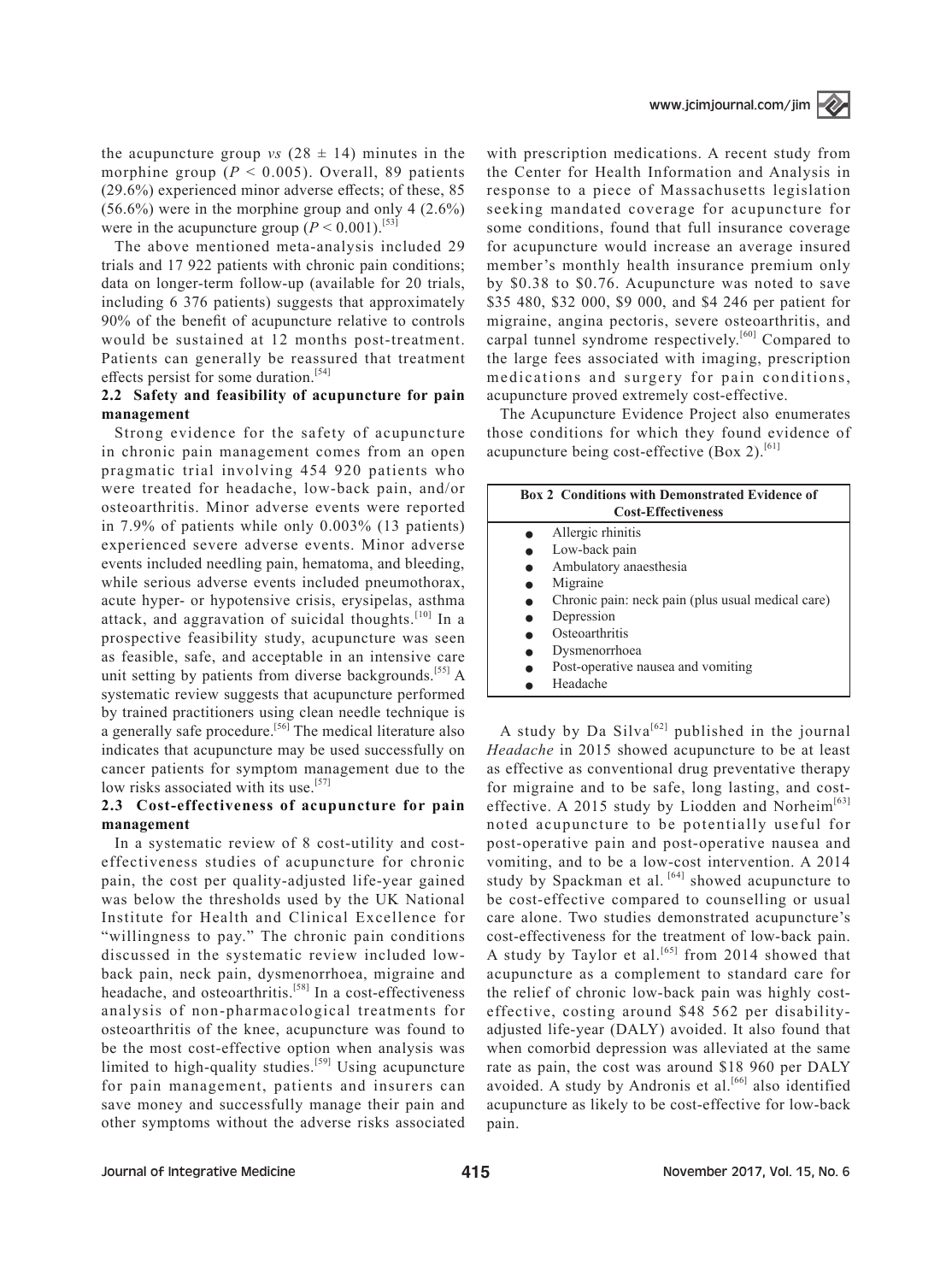#### **2.4 Can adjunctive acupuncture treatment reduce the use of opioid-like medications?**

Some studies have reported reduced consumption of opioid-like medication (OLM) by more than 60% following surgery when acupuncture is used.<sup>[67,68]</sup> A pilot RCT also showed a reduction by 39% in OLM use in non-malignant pain after acupuncture, an effect which lasted fewer than 8 weeks after acupuncture treatment ceased.<sup>[69]</sup> The above mentioned meta-analysis, having moderate-certainty level evidence, showed that electroacupuncture therapy reduced the use of opioids, and acupuncture delayed opioid use, with low-certainty level evidence indicating that acupuncture improved pain.<sup>[37]</sup> The conclusions suggest that electro-acupuncture may be effective in reducing or delaying the use of opioid medications.

In a study examining acupuncture's effectiveness in treating pain in a military cohort of 172 at a U.S. Air Force medical center, acupuncture dramatically decreased the use of opiates and other pain medications among personnel. Opioid prescriptions decreased by 45%, muscle relaxants by 34%, non-steroidal antiinflammatory drugs by 42%, and benzodiazepines by 14%. Quality of life measures also showed impressive changes, with some measures of improvements showing statistical significance  $(P < 0.001)$ .<sup>[70]</sup>

The Veterans Administration is increasingly looking to incorporate acupuncture into care, as is the U.S. Air Force and other military branches. Training of military physicians is increasing, and systems are being studied to further incorporate acupuncture. The military is rapidly incorporating this care into its offered services for service members.[71,72]

Studies of the effects of opioid analgesia in the elderly reveal a significant burden of disease due to falls from mental impairment. This is worsened when seniors are using multiple medications affecting cognition. In a recent study, serious falls as per Medicare Part A and B ICD/CPT codes were evaluated in 5 556 nursing home residents aged 65 or greater. Seniors taking three or more central nervous system (CNS) standardized daily doses were more likely to have a serious fall than those not taking any CNS medications (adjusted odds ratio = 1.83, 95% CI [1.35–2.48]), and the authors urge, "Clinicians should be vigilant for opportunities to discontinue or decrease the doses of individual CNS medications and/or consider non-pharmacological alternatives."[73]

A recent study in the *New Zealand Medical Journal*  noted that medication-related harms were both common and created a substantial burden of disease for patients and the healthcare system. They listed opioids first among the six categories of medications causing the most significant burden.<sup>[74]</sup> In light of the findings of these studies and similar, utilization of non-pharmacologic treatment options such as acupuncture must be a priority of paramount status.

#### 3 Acupuncture**'**s analgesic mechanisms have been extensively researched and acupuncture can increase the production and release of endogenous opioids in animals and humans

Mechanisms underlying acupuncture's analgesic effects have been extensively researched for over 60 years. In animal models, acupuncture and/or electroacupuncture has been shown to be effective for the alleviation of inflammatory, neuropathic, cancerrelated, and visceral pain. Mechano-transduction of the needling stimulus at specific points on the body triggers the release of ATP and adenosine, which bind to local afferents.[75,76] Ascending neural pathways involving Aβ, Aδ, and C sensory fibres have been mapped (using techniques such as single fiber recordings with Evans blue dye extravasation), as have been a mesolimbic analgesic loop in the brain and brainstem, descending pathway mechanisms, dopaminergic contributors, and cytokine, glutamate, nitric oxide, and gamma-amino butyric acid (GABA) effects. Acupuncture analgesia has been shown to involve several classes of opioid neuropeptides including enkephalins, endorphins, dynorphins, endomorphins, and nociceptin (also known as orphanin FQ). Among the non-opioid neuropeptides, substance P, vasoactive intestinal peptide, and calcitonin gene-related peptide have been investigated for their roles in both the analgesic and anti-inflammatory effects of acupuncture.[77–80]

Given that acupuncture analgesia activates the production and release of endogenous opioids and activates  $\mu$  and  $\delta$  opioid receptors, it is feasible that acupuncture, used in conjunction with OLM, might alleviate pain with a lower OLM dose for patients already taking OLM.[81] This idea is further supported by evidence that acupuncture increases μ opioid receptor binding potential, allowing for effective analgesia at lower doses of OLM.<sup>[82]</sup> For patients not yet prescribed OLM, acupuncture should be recommended prior to OLM prescription commencing. This would be in-line with existing guidelines, such as those by the  $ACP^{[12]}$  and the CDC,<sup>[83]</sup> which recommend that safe and effective non-opioid alternatives should first be exhausted before resorting to OLM.

It is important to note as well that opioids as a monotherapy are often not as successful as may be thought in the general public perception. A recent systematic review of opioid analgesics for lowback pain, which included 7 925 participants, found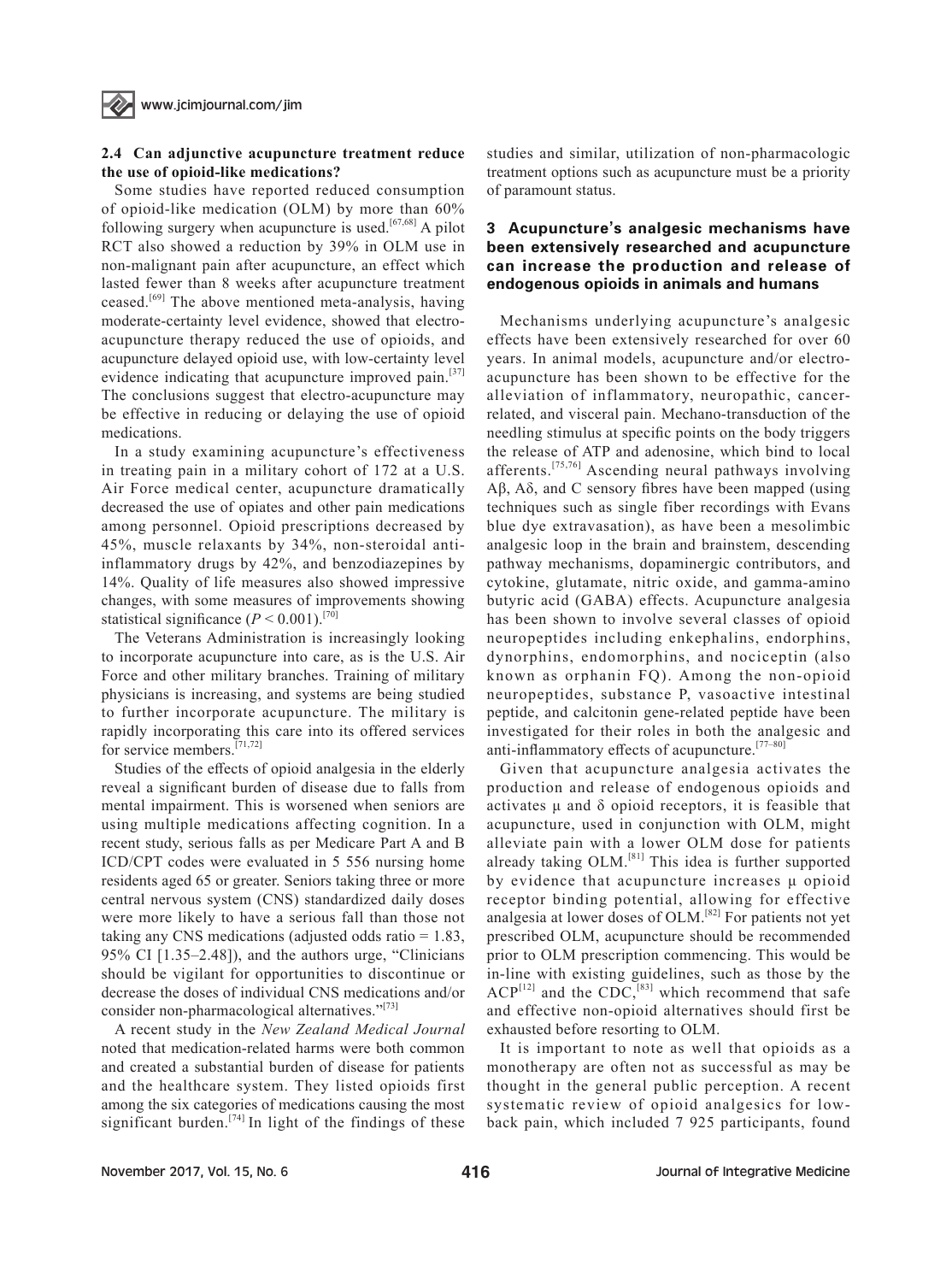that opioids were poorly tolerated and for those who tolerate them the effect is unlikely to be clinically important within guideline recommended doses.<sup>[84]</sup> The first ever RCT evaluating the long-term effectiveness of opioids, found that those on long-term opioid analgesia were actually in marginally more pain at 12 months than those in the non-opioid group.<sup>[85]</sup> Hence, complementary methods of pain control are critical to successful patient management.

#### 4 Acupuncture is effective for the treatment of chronic pain involving maladaptive neuroplasticity

Adverse neuroplastic changes can present a challenge in pain management, as maladaptive neuroplasticity can be associated with severe chronic pain that is resistant to treatment. Via peripheral stimulation, acupuncture may relieve the symptoms of patients affected by problematic neuroplastic changes. There is evidence that acupuncture has the capacity to reverse adverse neuroplastic changes in the dorsal horns of the spine, as well as in the somatosensory cortex.<sup>[86–89]</sup> This suggests that acupuncture may have an important role in treating chronic pain which involves adverse neuroplastic changes.

#### 5 Acupuncture is a very promising, already utilized adjunctive therapy in opiate dependency and rehabilitation

In 1973, Wen et al.<sup>[90]</sup> from Hong Kong published an accidental finding that ear acupuncture treatment for respiratory patients had apparently alleviated opioid withdrawal signs and symptoms. These findings were replicated by others around the world, including in New York and Sydney in the mid-1970s. In 1985, Dr. Michael Smith and colleagues in New York established the National Acupuncture Detoxification Association (NADA), which today operates in over 40 countries with an estimated 25 000 providers. There are more than 1 000 programs in the U.S. and Canada that now use acupuncture to help addicts overcome their addictions.[91]

Evidence for acupuncture's place in addiction treatment has been found in both animal and human studies. In 2009, Hu et al.<sup>[92]</sup> found that electroacupuncture in rats appeared to affect dopamine neurons in the ventral tegmental area, meaningfully improving the deleterious effects caused to this area by opioid medication. In 2012 Lee et al.<sup>[93]</sup> demonstrated that electro-acupuncture could be used to decrease drug-seeking behaviour in rats. As far back as 1978 it was demonstrated that acupuncture decreased biochemical markers of stress in heroin

addicts compared to observational controls.[94] In 2014 Chan et al.<sup>[95]</sup> demonstrated that acupuncture decreased the amount of morphine used by addicts in treatment, and simultaneously improved sleep in the treatment subjects. Acupuncture for addiction is a versatile modality that can be effortlessly integrated into many environments including prisons, in- and outpatient programs, community centers, disaster relief, and humanitarian aid efforts. Furthermore, acupuncture addiction protocols can address acute and prolonged withdrawal symptoms, stress and anxiety related to drug withdrawal, and help prevent relapse. Using drugs to treat those already drug-addicted is not a rational plan of action, and finding sound, non-pharmacologic treatment options is of paramount importance.

A meta-analysis done in 2012 concluded that "the majority [of studies] agreed on the efficacy of acupuncture as a strategy for the treatment of opiate addiction" and that "neurochemical and behavioral evidence has shown that acupuncture helps reduce the effects of positive and negative reinforcement involved in opiate addiction by modulating mesolimbic dopamine neurons. Moreover, several brain neurotransmitter systems involving opioids and GABA have been implicated in the modulation of dopamine release by acupuncture."<sup>[96]</sup> In a recent RCT involving 28 newborns with neonatal abstinence syndrome, laser acupuncture plus OLM significantly reduced the duration of oral morphine therapy when compared to OLM alone.[97] The mechanism for acupuncture in opiate withdrawal was found to be mediated by the endogenous opioid "dynorphin" binding to κ opioid receptors.<sup>[98]</sup> While considerable research on acupuncture's role in addiction is still greatly needed, long-standing and new data provide a sound foundation for that future research. Demonstration of trans-species effects with multiple, plausible mechanisms and documented clinical efficacy in humans for opioid addiction specifically, coupled with vast, existing clinical precedent of use in this realm, argues strongly for acupuncture's likely value in this domain.

#### 6 Acupuncture has been recommended as a first line, non-pharmacologic therapy by the FDA as well as the NASEM in coping with the opioid crisis; the Joint Commission has also mandated that hospitals provide nonpharmacologic pain treatment modalities

The U.S. FDA released proposed changes to its opioid prescription guidelines in early May 2017. Entitled a "Blueprint for Prescriber Education for Extended-Release and Long-Acting Opioids," the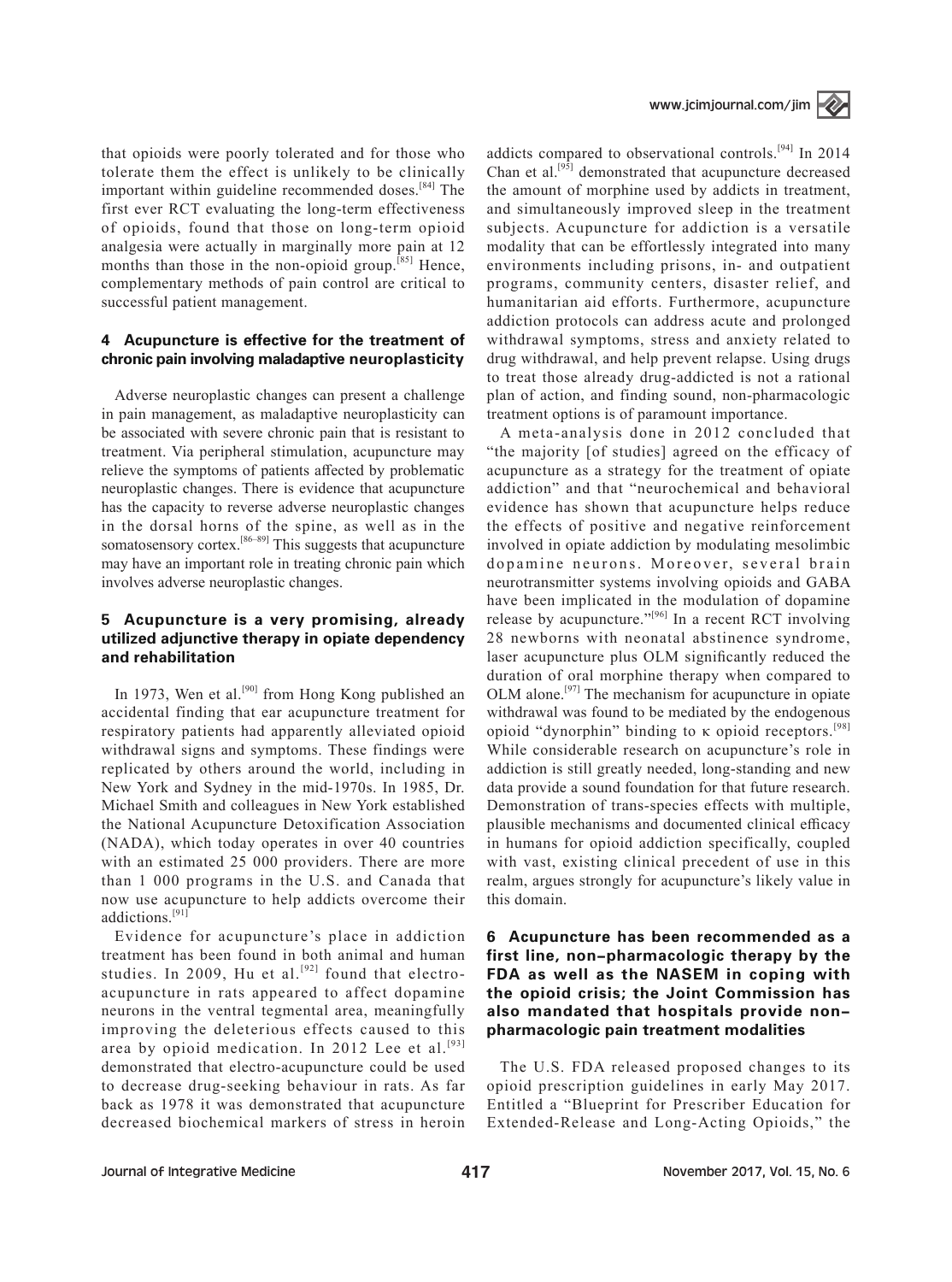

guidelines now recommend that doctors become informed about non-pharmacologic options for pain control to help avoid the overuse of opioids.<sup>[5]</sup> Per the FDA's request, the NASEM released a report to outline the state of the science regarding prescription opioid abuse and misuse, as well as the evolving role that opioids play in pain management. The new NASEM report on pain management and opioids recommends more public education, reimbursement models, and support for nondrug approaches to pain treatment. It systematically summarizes the evidence for acupuncture's clinical benefits in treating different pain conditions, and provides an overview of some of the basic science underlying acupuncture's mechanisms in pain management.<sup>[6]</sup> Further, effective January 1, 2018, the Joint Commission has mandated that hospitals provide non-pharmacologic pain treatment modalities. $^{[7]}$  Acupuncture is ideally suited to fulfil this mandate. These official, evidence-based clinical guidelines are in line with global healthcare trends. As of November 2015, acupuncture had over 870 recommendations in official clinical guidelines for over 100 conditions from institutions in over 30 countries.[99]

#### 7 Among the most commonly recommended, non-pharmacological management options for pain relief, evidence supports acupuncture as the most specific and effective for opioid abuse and overuse

Several forms of non-pharmacological management options for acute and chronic pain have been examined, including physical therapy, spinal column manipulation, yoga, *Tai Chi*, cognitive behavioral therapy, as well as others. Among those therapies commonly recommended by medical authorities, evidence supports acupuncture as the most specific in targeting the endogenous opioid system. There is more evidence that acupuncture can induce endorphins to cope with acute and chronic pain in basic research than for any other non-pharmacological approach for pain.<sup>[12,37,53,60]</sup> Other mechanisms for acupuncture's effects have also been discussed above.

#### 8 Acupuncture is widely available from qualified practitioners nationally

In 2013 more than 28 000 licensed acupuncturists were estimated to be practicing in the U.S., with many more in training.<sup>[100]</sup> A 2015 study found the number of professionals practicing as "Licensed Acupuncturists" (or state equivalent) to be approximately 34 400. The number of licensed acupuncturists was noted to have

increased by 23.3% and 52.1% compared to the years 2009 (*n* = 27 965) and 2004 (*n* = 22 671) respectively, increasing about 1 266 per year.<sup>[101]</sup> Currently, the Council of Colleges of Acupuncture and Oriental Medicine has 57 schools in its membership,  $[102]$ with approximately ten schools offering doctoral degrees. The National Certification Council for Acupuncture and Oriental Medicine has certified more than 18 000 practitioners for minimal competency.<sup>[103]</sup> The practitioners emerging from this educational and testing infrastructure are the most highly trained in Chinese medicine as a complete system, and the training capacity is vastly underutilized. This system could produce many more practitioners were demand increased. The American Academy of Medical Acupuncture also represents more than 1 300 medical doctors trained to offer acupuncture services, and has approved nine programs for medical doctor certification in acupuncture.<sup>[104]</sup> One certification program alone has trained more than 6 000 physicians in medical acupuncture, $[105]$  so a conservative estimate of the total number of physicians trained would be approximately 10 000, though the number actively practicing acupuncture is unknown. Most states allow physicians to practice acupuncture, with some specifying additional training.<sup>[106]</sup> Increased coverage and demand for acupuncture will lead to a greater supply of providers as well. As noted above, NADA providers are estimated at 25 000 individuals, with more than 1 000 programs in the U.S. and Canada.

#### 9 Acknowledgements

This paper was written and revised on the basis of original work provided by the Joint Acupuncture Opioid Task Force (JAOTF). The JAOTF was chaired by Bonnie M. Abel Bolash, MAc, LAc. The current authors would like to thank the original contributors of that paper: Matthew Bauer, LAc, Bonnie Bolash, LAc, Lindy Camardella, LAc, Mel Hopper Koppelman, MSc, John McDonald, PhD, FAACMA, Lindsay Meade, LAc, and David W. Miller, MD, LAc who come from the Acupuncture Now Foundation (ANF) and the American Society of Acupuncturists (ASA). We express thanks also to Jun Xu, MD, LAc of the American Alliance for Professional Acupuncture Safety (AAPAS) for fostering valuable collaboration on this project.

#### 10 Competing interests

The authors declare that they have no competing interests. Comments or corrections are welcomed and appreciated.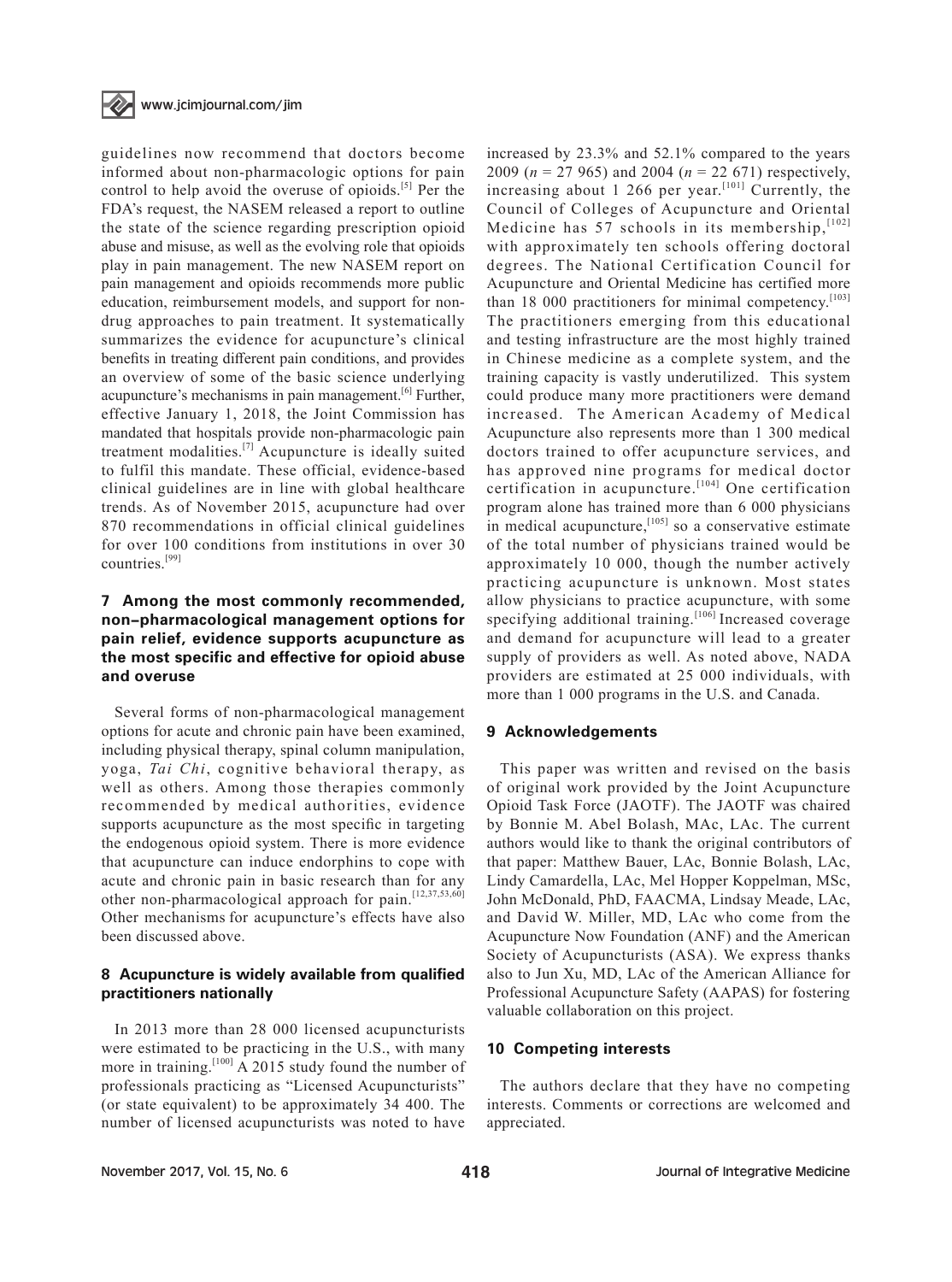|                                       | <b>Appendix 1</b> Effectiveness of Acupuncture (to be                                                                                      | continued)                                                                                                                                                                                                |                                                                                                                                    |                                                                                                                                                                                                                                              |                                                                                                                                                                                                                                                      |
|---------------------------------------|--------------------------------------------------------------------------------------------------------------------------------------------|-----------------------------------------------------------------------------------------------------------------------------------------------------------------------------------------------------------|------------------------------------------------------------------------------------------------------------------------------------|----------------------------------------------------------------------------------------------------------------------------------------------------------------------------------------------------------------------------------------------|------------------------------------------------------------------------------------------------------------------------------------------------------------------------------------------------------------------------------------------------------|
| Author, year                          | Topic/intervention                                                                                                                         | articipants/population                                                                                                                                                                                    | Primary outcomes                                                                                                                   | Key findings                                                                                                                                                                                                                                 | Study quality                                                                                                                                                                                                                                        |
| Vickers et al.,<br>$2012^{[9]}$       | headache, and osteoarthritis<br>and shoulder pain, chronic<br>acupuncture in back, neck<br>Acupuncture versus sham<br>acupuncture and non- | data from 29 of these 31 RCTs<br>Systematic review of 31 RCTs<br>analysis of individual patient<br>(17 922 subjects) and meta-<br>in back, neck and shoulder<br>pain; chronic headache;<br>osteoarthritis | disability scores such as VAS,<br>A variety of pain severity and<br>WOMAC, Roland Morris<br>Disability Questionnaire               | Acupuncture was superior to sham<br>acupuncture and non-acupuncture<br>for each pain condition                                                                                                                                               | High-quality evidence                                                                                                                                                                                                                                |
| Weidenhammer<br>et al., $2007^{[10]}$ | Acupuncture for headache,<br>low-back pain, and<br>osteoarthritis                                                                          | headache, low-back pain, and<br>pragmatic trial of<br>454 920 subjects with<br>osteoarthritis<br>Open                                                                                                     | included no improvement and<br>or poor improvement (which<br>"marked, moderate, minimal<br>Treating physician rating of<br>worse)" | 54% moderate, 16% minimal and<br>Physician ratings: 22% marked,<br>4% poor improvement                                                                                                                                                       | no blinding and no external<br>open pragmatic trial with<br>Low-quality evidence-<br>assessors                                                                                                                                                       |
| Corbett et al.,<br>$2013^{\rm [11]}$  | physical therapies for knee<br>Comparison of 22<br>osteoarthritis pain                                                                     | therapies in knee osteoarthritis<br>bias comparing 22 physical<br>12 RCTs with low risk of<br>network meta-analysis of<br>Review of 152 trials and<br>pain                                                | Knee pain                                                                                                                          | balneotherapy and superior to sham<br>acupuncture, muscle-strengthening<br>standard care and aerobic exercise<br>exercise, Tai Chi, weight loss,<br>Acupuncture was equal to<br>(in ranked order)                                            | analysis included 12 RCTs<br>quality. Network meta-<br>analysed were of poor<br>with low risk of bias<br>110 of 152 studies                                                                                                                          |
| Ji et al., 2015[13]                   | standard pharmaceutical<br>Acupuncture versus<br>care in sciatica                                                                          | analysis of 12 RCTs in sciatica<br>Systematic review and meta-                                                                                                                                            | Effectiveness, pain intensity,<br>and pain threshold                                                                               | in effectiveness, reducing pain<br>standard pharmaceutical care<br>Acupuncture was superior to<br>intensity and pain threshold                                                                                                               | Low-to moderate-quality<br>evidence                                                                                                                                                                                                                  |
| Lewis et al.,<br>$2015^{[14]}$        | Comparison of 21 different<br>interventions for sciatica                                                                                   | Systematic review and network<br>meta-analyses of 122 studies<br>quasi-randomized controlled<br>trials comparing 21 different<br>including 90 randomized or<br>entions for sciatica<br>interv             | Global effect, and pain<br>intensity                                                                                               | (cytokine-modulating drugs), and<br>superior to all other interventions<br>second only to biological agents<br>In global effect and reduction in<br>tested including non-opioid and<br>pain intensity, acupuncture was<br>opioid medications | 21% of studies used both<br>and adequate or partially<br>adequate randomization<br>external validity rating;<br>strong overall quality<br>rating; 7% of studies<br>9% of studies had a<br>had a strong overall<br>adequate allocation<br>concealment |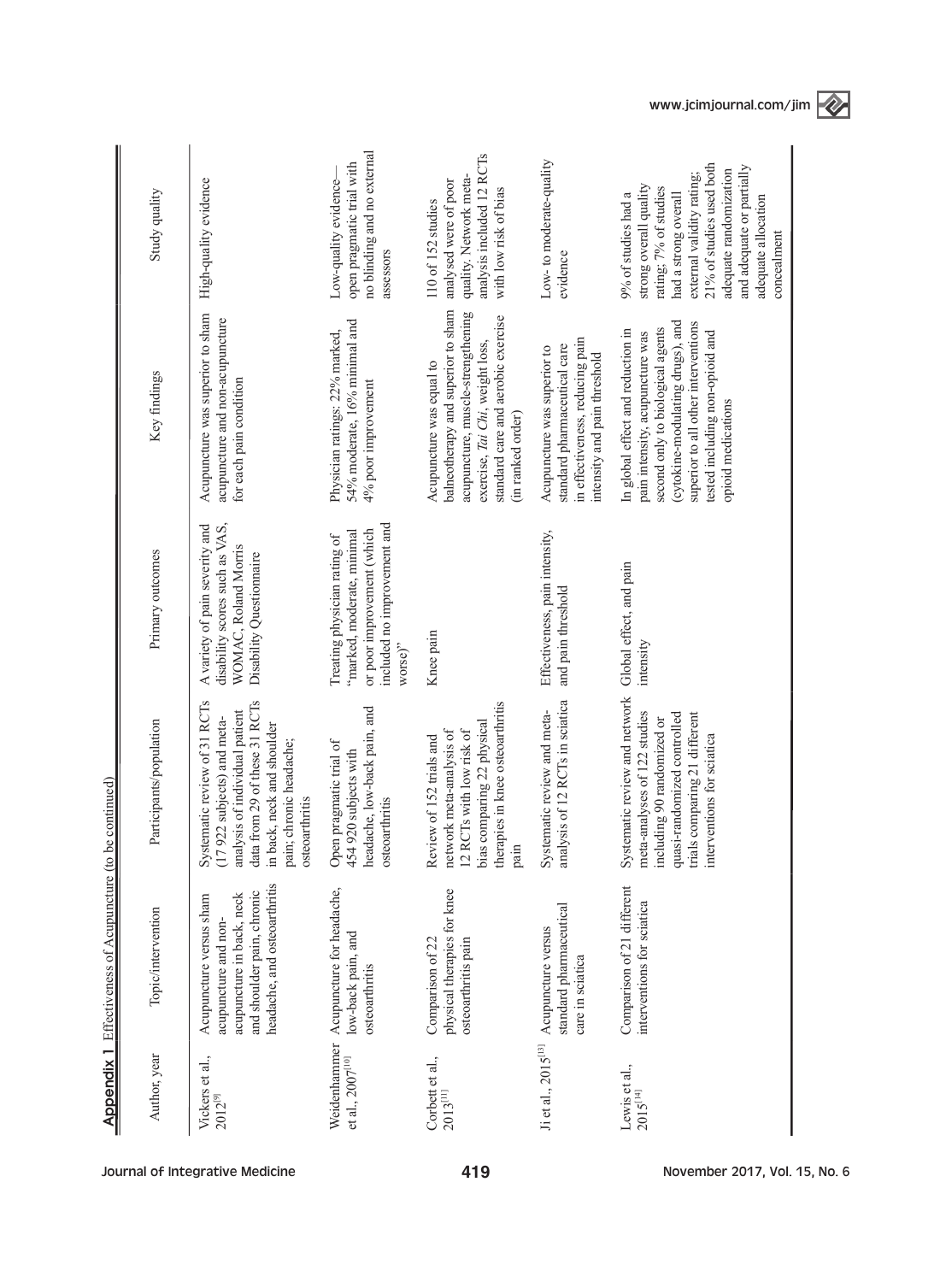| November 2017, Vol. 15, No. 6                                                                                                                                                               |                                                                                                                              |                                                                                                                                | 420                                                                                                                                                                      |                                                                                                                                      | Journal of Integrative Medicine                                                                                                                                                                                                                            |
|---------------------------------------------------------------------------------------------------------------------------------------------------------------------------------------------|------------------------------------------------------------------------------------------------------------------------------|--------------------------------------------------------------------------------------------------------------------------------|--------------------------------------------------------------------------------------------------------------------------------------------------------------------------|--------------------------------------------------------------------------------------------------------------------------------------|------------------------------------------------------------------------------------------------------------------------------------------------------------------------------------------------------------------------------------------------------------|
| Author, year<br>Gadau et al.,<br>$2014^{[15]}$                                                                                                                                              | Cho et al.,<br>$2015^{[20]}$                                                                                                 | Levett et al.,<br>$2014^{[48]}$                                                                                                | Clark et al.,<br>2012[16]                                                                                                                                                | Deare et al.,<br>$2013^{[52]}$                                                                                                       | Smith et al.,<br>$2011^{[42]}$                                                                                                                                                                                                                             |
| conventional treatment in<br>moxibustion versus sham<br>form of acupuncture, or<br>Topic/intervention<br>acupuncture, another<br>Acupuncture and/or                                         | acupuncture in acute post-<br>operative pain after back<br>lateral elbow pain<br>Real versus sham<br>surgery                 | combinations in labor pain<br>care, sham acupuncture,<br>acupressure and mixed<br>Acupuncture, standard<br>controls in various | acupuncture and other forms<br>Acupuncture versus various<br>of acupuncture in plantar<br>comparators including<br>standard care, sham<br>heel pain                      | acupuncture compared with<br>sham acupuncture, standard<br>therapy and no treatment in<br>Manual and electro-<br>fibromyalgia        | versus placebo control, usual<br>Acupuncture or acupressure<br>care or pharmacological<br>treatment in primary<br>dysmenorrhea                                                                                                                             |
| Systematic review of 19 RCTs<br>Participants/population                                                                                                                                     | Systematic review and meta-<br>analysis of 5 trials                                                                          | 4 systematic reviews in labor<br>A critical narrative review of<br>pain                                                        | RCTs and 3 non-randomized<br>Systematic review of 5<br>comparative trials                                                                                                | Cochrane systematic review of<br>9 RCTs in fibromyalgia                                                                              | acupuncture (6) or acupressure<br>(4) for primary dysmenorrhea<br>RCTs (944 subjects) on<br>Cochrane systematic review<br>of 10                                                                                                                            |
| Primary outcomes<br>Pain, and grip strength                                                                                                                                                 | 24-hour post-operative pain<br>intensity on VAS; 24-hour<br>opiate demands                                                   | Pain intensity, analgesic use,<br>and length of labor                                                                          | scales (morning pain, walking<br>Various pain and disability<br>pain, and tenderness)                                                                                    | Pain, stiffness, sleep, fatigue<br>and global wellbeing                                                                              | quality of life, improvement<br>in menstrual symptoms, and<br>Pain relief, analgesic use,<br>absenteeism                                                                                                                                                   |
| than sham acupuncture (moderate-<br>than conventional treatment (low-<br>quality studies); acupuncture or<br>Acupuncture is more effective<br>moxibustion is more effective<br>Key findings | sham in reducing pain intensity but<br>Real acupuncture was superior to<br>not opiate demand at 24 hours<br>quality studies) | intensity, analgesic use and length<br>Acupuncture reduces pain<br>of labor                                                    | is supported by evidence which is<br>Acupuncture for plantar heel pain<br>equivalent to evidence supporting<br>standard care (stretching, splints,<br>and dexamethasone) | therapy and no treatment, but not<br>Acupuncture improves pain and<br>compared to sham acupuncture<br>stiffness compared to standard | menstrual symptoms. Acupressure<br>placebo and Chinese herbs in pain<br>relief, and superior to medication<br>was superior to placebo in pain<br>and Chinese herbs in reducing<br>relief and reducing menstrual<br>Acupuncture was superior to<br>symptoms |
| Low-to moderate-quality<br>Study quality<br>evidence                                                                                                                                        | 3 of 5 trials were high<br>quality                                                                                           | Conflicting evidence                                                                                                           | recommendation at Grade<br>acupuncture for heel<br>the effectiveness of<br>I and II supporting<br>Evidence at levels<br>pain, leading to a<br>$\mathbf{a}$               | Low-to moderate-quality<br>evidence                                                                                                  | Low risk of bias in 50% of<br>included RCTs                                                                                                                                                                                                                |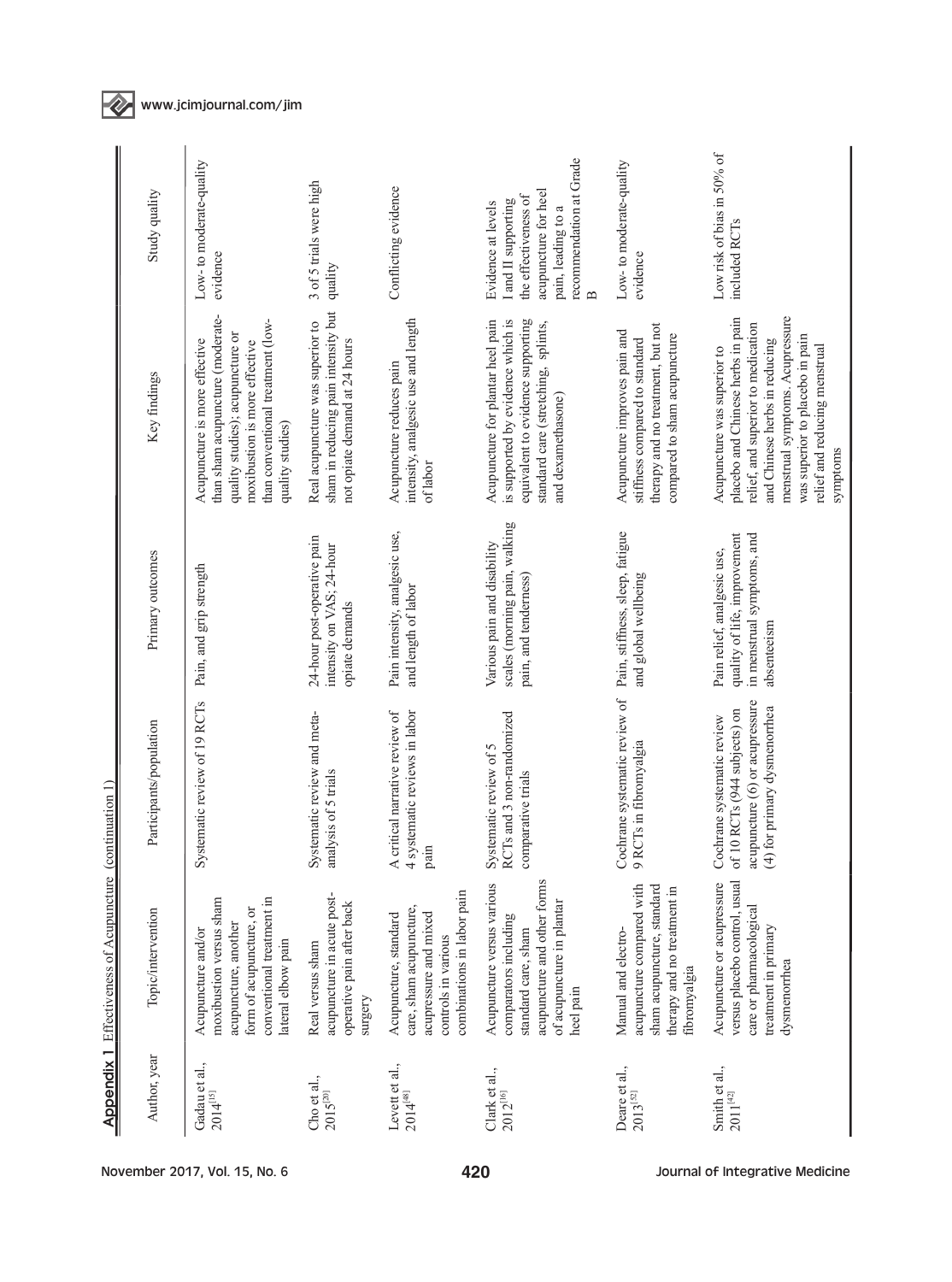|                                          | <b>Appendix 1</b> Effectiveness of Acupuncture (continuation 2)                                                                                                  |                                                                                                    |                                                                                                                                                                                                                                                                                    |                                                                                                                                                                                                                                                                                    |                                                                                                        |
|------------------------------------------|------------------------------------------------------------------------------------------------------------------------------------------------------------------|----------------------------------------------------------------------------------------------------|------------------------------------------------------------------------------------------------------------------------------------------------------------------------------------------------------------------------------------------------------------------------------------|------------------------------------------------------------------------------------------------------------------------------------------------------------------------------------------------------------------------------------------------------------------------------------|--------------------------------------------------------------------------------------------------------|
| Author, year                             | Topic/intervention                                                                                                                                               | Participants/population                                                                            | Primary outcomes                                                                                                                                                                                                                                                                   | Key findings                                                                                                                                                                                                                                                                       | Study quality                                                                                          |
| Abaraogu et al.,<br>2015 <sup>[43]</sup> | Acupuncture or acupressure<br>wait list or pharmacological<br>versus placebo control<br>treatment in primary<br>dysmenorrhea                                     | Systematic review of 8 RCTs<br>$($ > 3 000 subjects) and meta-<br>analysis of 4 RCTs               | scale), quality of life, and blood<br>Pain intensity (VAS, McGill<br>nitric oxide                                                                                                                                                                                                  | reduced pain, while acupuncture<br>Acupuncture and acupressure<br>also improved quality of life                                                                                                                                                                                    | Moderate-quality evidence                                                                              |
| Chen et al.,<br>$2013^{\left[47\right]}$ | Acupuncture or acupressure<br>another point in primary<br>at acupoint SP6 versus<br>minimal stimulation at<br>SP6 or stimulation of<br>dysmenorrhea              | Meta-analysis of acupuncture<br>(3) and acupressure (4) RCTs<br>in primary dysmenorrhea            | Pain intensity (VAS)                                                                                                                                                                                                                                                               | acupressure may be effective at SP<br>Acupuncture is effective and<br>6 for pain relief                                                                                                                                                                                            | Acupuncture trials had low<br>acupressure trials had high<br>to moderate risk of bias;<br>risk of bias |
| Cho et al.,<br>$2010^{[44]}$             | or Chinese herbs in primary<br>pharmacological treatment<br>Acupuncture versus<br>sham acupuncture,<br>dysmenorrhea                                              | Systematic review of 27 RCTs<br>in primary dysmenorrhea                                            | Pain intensity (VAS, Menstrual<br>Pain Reduction Score, and<br>other pain scores)                                                                                                                                                                                                  | pharmacological treatment or<br>Acupuncture was superior to<br>Chinese herbs in pain relief                                                                                                                                                                                        | Only 5 out of 27 trials had<br>low risk of bias                                                        |
| Chung et al.,<br>$2012^{[46]}$           | Acupoint stimulation versus<br>non-acupoint stimulation<br>or medication in primary<br>dysmenorrhea                                                              | Systematic review of 30 RCTs<br>$(>3,000,00)$ subjects) and meta-<br>analysis of 25 RCTs           | prostaglandin F2/ prostaglandin<br>Pain intensity, and plasma<br>$\mathrm{E2}$ ratio                                                                                                                                                                                               | stimulation on non-acupoints. Non-<br>Acupoint stimulation was superior<br>invasive stimulation of acupoints<br>was more effective than invasive<br>in short-term pain relief to<br>stimulation                                                                                    | Some trials were of low<br>quality                                                                     |
| Xu et al.,<br>$2014^{[45]}$              | and other methods) versus<br>Various forms of acupoint<br>acupuncture, moxibustion<br>primary dysmenorrhea<br>a variety of controls in<br>stimulation (including | (2134 subjects) of acupoint<br>Meta-analysis of 20 RCTs<br>stimulation for primary<br>dysmenorrhea | Pain relief                                                                                                                                                                                                                                                                        | Acupoint stimulation was more<br>effective than controls for pain<br>relief                                                                                                                                                                                                        | Low-to moderate-quality<br>evidence                                                                    |
|                                          | There is currently debate within the scientific and academi<br>inappropriate for acupuncture studies, as it is impossible                                        |                                                                                                    | standards for drug studies, may undervalue some existing studies, and hence the strength of acupuncture for care may also be underestimated.<br>RCT: randomized controlled trial; VAS: Visual Analog Scale; WOMAC: Western Ontario and McMaster Universities Osteoarthritis Index. | ic communities on how to perform high-quality studies on acupuncture. It is widely recognized that standards applied to drug trials are<br>to effectively blind patients to treatment with acupuncture as can be done with medications. Hence, this literature review, adhering to |                                                                                                        |



Journal of Integrative Medicine and ACT Analysis of the 421 Above Movember 2017, Vol. 15, No. 6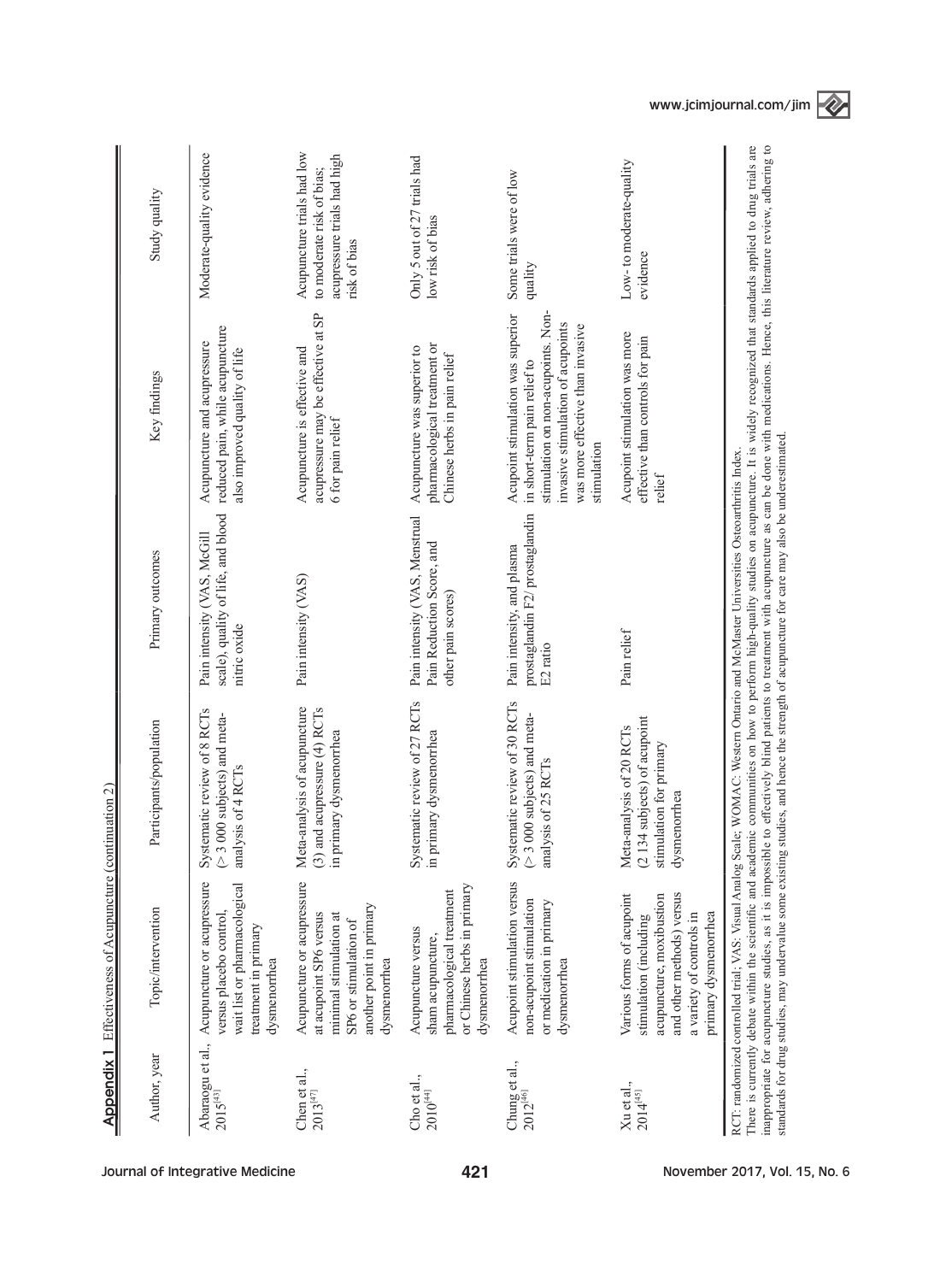

#### **REFERENCES**

- 1 United States National Center for Complementary and Integrative Medicine, National Institutes of Health. *NIH analysis shows Americans are in pain.* (2015-08-11) [2017- 10-10]. https://nccih.nih.gov/news/press/08112015.
- 2 United States Department of Health & Human Services. *The opioid epidemic: by the numbers.* (2016-06) [2017- 10-10]. https://www.hhs.gov/sites/default/files/Factsheetopioids-061516.pdf.
- 3 United States National Institute on Drug Abuse, National Institutes of Health. *Overdose death rates.* (2017-09) [2017- 10-10]. https://www.drugabuse.gov/related-topics/trendsstatistics/overdose-death-rates.
- 4 Evans G. *On overdose awareness day, ninety people could die from opioids.* (2017-08-31) [2017-10-10]. http://www. ahcmedia.com/blogs/2-hicprevent/post/141375-today-isopioid-awareness-day-ninety-people-will-die.
- 5 The Food and Drug Administration. *Introduction for the FDA blueprint for prescriber education for extendedrelease and long-acting opioid analgesics.* (2017-05) [2017- 08-19]. https://www.fda.gov/downloads/Drugs/DrugSafety/ InformationbyDrugClass/UCM515636.pdf.
- 6 The National Academies of Sciences, Engineering, and Medicine. *National strategy to reduce the opioid epidemic, an urgent public health priority, presented in new report.* (2017-06-13) [2017-08-19]. http:// www8.nationalacademies.org/onpinews/newsitem. aspx?RecordID=24781.
- 7 Official Publication of Joint Commission Requirements. New and revised standards related to pain assessment and management. *Jt Comm Perspect*. 2017; 37(7): 3–4.
- 8 McDonald J, Janz S. *The acupuncture evidence project: a comprehensive literature review*. Brisbane: Australian Acupuncture and Chinese Medicine Association Ltd. 2017.
- 9 Vickers AJ, Cronin AM, Maschino AC, Lewith G, MacPherson H, Foster NE, Sherman KJ, Witt CM, Linde K; Acupuncture Trialists' Collaboration. Acupuncture for chronic pain: individual patient data meta-analysis. *Arch Intern Med*. 2012; 22; 172(19): 1444–1453.
- 10 Weidenhammer W, Streng A, Linde K, Hoppe A, Melchart D. Acupuncture for chronic pain within the research program of 10 German health insurance funds—basic results from an observational study. *Complement Ther Med*. 2007; 15(4): 238–246.
- 11 Corbett MS, Rice SJ, Madurasinghe V, Slack R, Fayter DA, Harden M, Sutton AJ, Macpherson H, Woolacott NF. Acupuncture and other physical treatments for the relief of pain due to osteoarthritis of the knee: network metaanalysis. *Osteoarthritis Cartilage*. 2013; 21(9): 1290–1298.
- 12 Qaseem A, Wilt TJ, McLean RM, Forciea MA; Clinical Guidelines Committee of the American College of Physicians. Noninvasive treatments for acute, subacute, and chronic low back pain: a clinical practice guideline from the American College of Physicians. *Ann Intern Med*. 2017; 166(7): 514–530.
- 13 Ji M, Wang X, Chen M, Shen Y, Zhang X, Yang J. The efficacy of acupuncture for the treatment of sciatica:

a systematic review and meta-analysis. *Evid Based Complement Alternat Med*. 2015; 2015: 192808.

- 14 Lewis RA, Williams NH, Sutton AJ, Burton K, Din NU, Matar HE, Hendry M, Phillips CJ, Nafees S, Fitzsimmons D, Rickard I, Wilkinson C. Comparative clinical effectiveness of management strategies for sciatica: systematic review and network meta-analyses. *Spine J.*  2015; 15(6): 1461–1477.
- 15 Gadau M, Yeung WF, Liu H, Zaslawski C, Tan YS, Wang FC, Bangrazi S, Chung KF, Bian ZX, Zhang SP. Acupuncture and moxibustion for lateral elbow pain: a systematic review of randomized controlled trials. *BMC Complement Altern Med*. 2014; 14: 136.
- 16 Clark RJ, Tighe M. The effectiveness of acupuncture for plantar heel pain: a systematic review. *Acupunct Med*. 2012; 30(4): 298–306.
- 17 An LX, Chen X, Ren XJ, Wu HF. Electro-acupuncture decreases postoperative pain and improves recovery in patients undergoing supratentorial craniotomy. *Am J Chin Med*. 2014; 42(5): 1099–1109.
- 18 Chen CC, Yang CC, Hu CC, Shih HN, Chang YH, Hsieh PH. Acupuncture for pain relief after total knee arthroplasty: a randomized controlled trial. *Reg Anesth Pain Med*. 2015; 40(1): 31–36.
- 19 Cho HK, Park IJ, Jeong YM, Lee YJ, Hwang SH. Can perioperative acupuncture reduce the pain and vomiting experienced after tonsillectomy? A meta-analysis. *Laryngoscope*. 2016; 126(3): 608–615.
- 20 Cho YH, Kim CK, Heo KH, Lee MS, Ha IH, Son DW, Choi BK, Song GS, Shin BC. Acupuncture for acute postoperative pain after back surgery: a systematic review and meta-analysis of randomized controlled trials. *Pain Pract*. 2015; 15(3): 279–291.
- 21 Crespin DJ, Griffin KH, Johnson JR, Miller C, Finch MD, Rivard RL, Anseth S, Dusek JA. Acupuncture provides short-term pain relief for patients in a total joint replacement program. *Pain Med*. 2015; 16(6): 1195–1203.
- 22 Gilbey P, Bretler S, Avraham Y, Sharabi-Nov A, Ibrgimov S, Luder A. Acupuncture for post tonsillectomy pain in children: a randomized, controlled study. *Paediatr Anaesth*. 2015; 25(6): 603–609.
- 23 Liu XL, Tan JY, Molassiotis A, Suen LK, Shi Y. Acupuncture-point stimulation for postoperative pain control: a systematic review and meta-analysis of randomized controlled trials. *Based Complement Alternat Med*. 2015; 2015: 657809.
- 24 Lu Z, Dong H, Wang Q, Xiong L. Perioperative acupuncture modulation: more than anaesthesia. *Br J Anaesth*. 2015; 115(2): 183–193.
- 25 Tsao GJ, Messner AH, Seybold J, Sayyid ZN, Cheng AG, Golianu B. Intraoperative acupuncture for post tonsillectomy pain: a randomized, double-blind, placebocontrolled trial. *Laryngoscope*. 2015; 125(8): 1972–1978.
- 26 Golianu B, Krane E, Seybold J, Almgren C, Anand KJS. Non-pharmacological techniques for pain management in neonates. *Semin Perinatol.* 2007; 31(5): 318–322.
- 27 Fry LM, Neary SM, Sharrock J, Rychel JK. Acupuncture for analgesia in veterinary medicine. *Top Companion Anim Med*. 2014; 29(2): 35–42.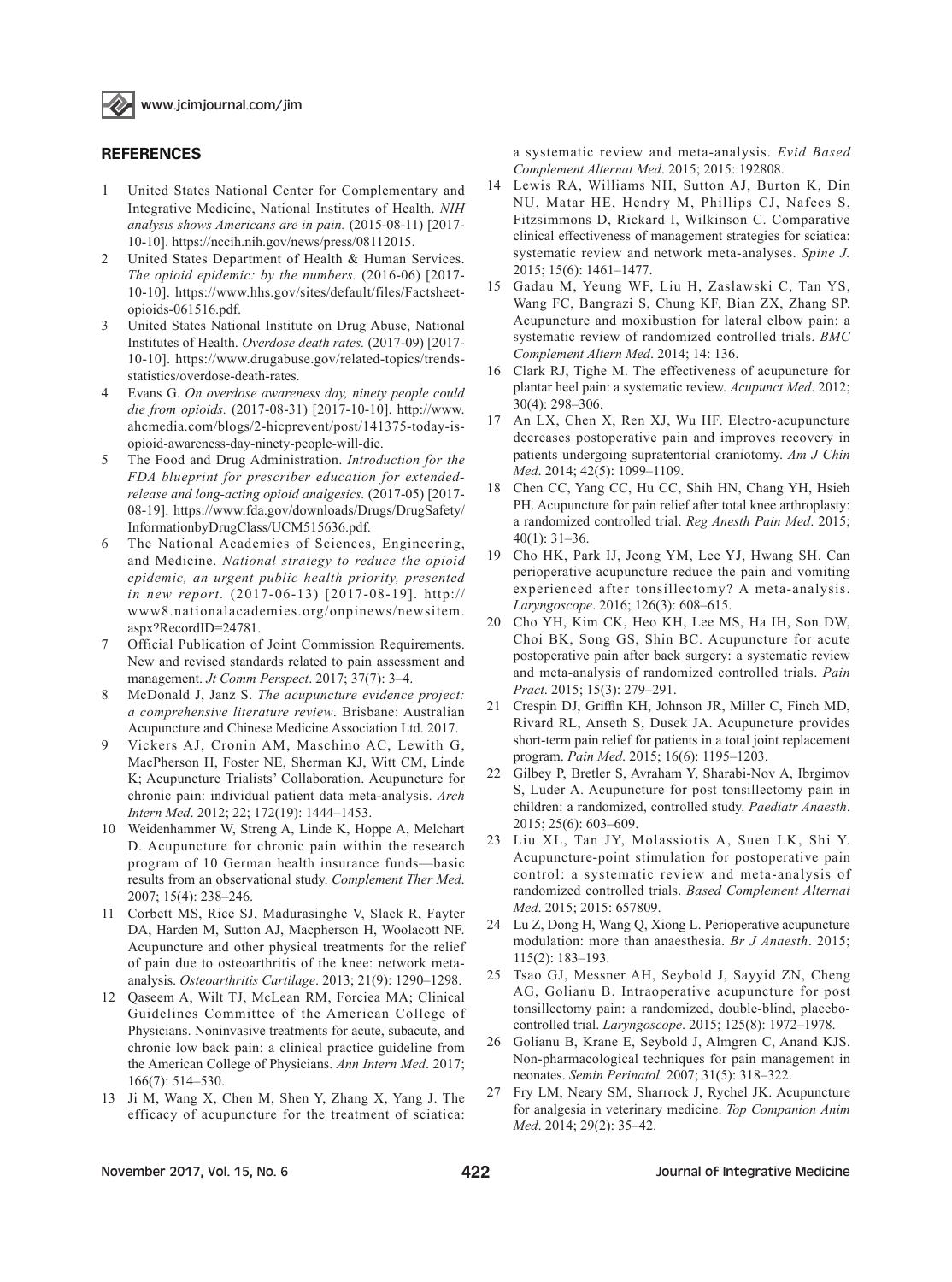- 28 Levy B, Paulozzi L, Mack KA, Jones CM. Trends in opioid analgesic-prescribing rates by specialty, U.S., 2007—2012. *Am J Prev Med*. 2015; 49(3): 409–413.
- 29 Thiels CA, Anderson SS, Ubl DS, Hanson KT, Bergquist WJ, Gray RJ, Gazelka HM, Cima RR, Habermann EB. Wide variation and overprescription of opioids after elective surgery. *Ann Surg.* 2017; 266(4): 564–573.
- 30 Wunsch H, Wijeysundera DN, Passarella MA, Neuman MD. Opioids prescribed after low-risk surgical procedures in the United States, 2004—2012. *JAMA*. 2016; 315(15): 1654–1657.
- 31 Hill MV, McMahon ML, Stucke RS, Barth RJ. Wide variation and excessive dosage of opioid prescriptions for common general surgical procedures. *Ann Surg*. 2017; 265(4): 709–714.
- 32 Brummett CM, Waljee JF, Goesling J, Moser S, Lin P, Englesbe MJ, Bohnert ASB, Kheterpal S, Nallamothu BK. New persistent opioid use after minor and major surgical procedures in US adults. *JAMA Surg*. 2017; 152(6): e170504.
- 33 Pang J, Tringale KR, Tapia VJ, Moss WJ, May ME, Furnish T, Barnachea L, Brumund KT, Sacco AG, Weisman RA, Nguyen QT, Harris JP, Coffey CS, Califano JA 3rd. Chronic opioid use following surgery for oral cavity cancer. *JAMA Otolaryngol Head Neck Surg*. 2017; Epub ahead of print.
- 34 Meissner W, Dohrn B, Reinhart K. Enteral naloxone reduces gastric tube reflux and frequency of pneumonia in critical care patients during opioid analgesia. *Crit Care Med*. 2003; 31(3): 776–780.
- 35 Dublin S, Walker RL, Jackson ML, Nelson JC, Weiss NS, Von Korff M, Jackson LA. Use of opioids or benzodiazepines and risk of pneumonia in older adults: a population-based case-control study. *J Am Geriatr Soc*. 2011; 59(10): 1899–1907.
- 36 Burry LD, Williamson DR, Mehta S, Perreault MM, Mantas I, Mallick R, Fergusson DA, Smith O, Fan E, Dupuis S, Herridge M, Rose L. Delirium and exposure to psychoactive medications in critically ill adults: a multicentre observational study. *J Crit Care*. 2017; 42: 268–274.
- 37 Tedesco D, Gori D, Desai KR, Asch S, Carroll IR, Curtin C, McDonald KM, Fantini MP, Hernandez-Boussard T. Drugfree interventions to reduce pain or opioid consumption after total knee arthroplasty: a systematic review and metaanalysis. *JAMA Surg.* 2017: e172872.
- 38 Asmussen S, Przkora R, Maybauer DM, Fraser JF, Sanfilippo F, Jennings K, Maybauer MO. Meta-analysis of electroacupuncture in cardiac anesthesia and intensive care. *J Intensive Care Med*. 2017: 885066617708558.
- 39 Huang S, Peng W, Tian X, Liang H, Jia Z, Lo T, He M, Feng Y. Effects of transcutaneous electrical acupoint stimulation at different frequencies on perioperative anesthetic dosage, recovery, complications, and prognosis in video-assisted thoracic surgical lobectomy: a randomized, double-blinded, placebo-controlled trial. *J Anesth.* 2017; 31(1): 58–65.
- 40 Asmussen S, Maybauer, DM, Chen JD, Fraser JF, Toon MH, Przkora R, Maybauer MO. Effects of acupuncture in anesthesia for craniotomy: a meta-analysis. *J Neurosurg Anesthesiol.* 2017; 29(3): 219–227.
- 41 Yang Y, Zuo HQ, Li Z, Qin YZ, Mo XW, Huang MW,

Lai H, Wu LC, Chen JS. Comparison of efficacy of simo decoction and acupuncture or chewing gum alone on postoperative ileus in colorectal cancer resection: a randomized trial. *Sci Rep*. 2017; 7: 37826.

- 42 Smith CA, Zhu X, He L, Song J. Acupuncture for primary dysmenorrhoea. *Cochrane Database Syst Rev*. 2011; (1): CD007854.
- 43 Abaraogu UO, Tabansi-Ochuogu CS. As acupressure decreases pain, acupuncture may improve some aspects of quality of life for women with primary dysmenorrhea: a systematic review with meta-analysis. *J Acupunct Meridian Stud*. 2015; 8(5): 220–228.
- 44 Cho SH, Hwang EW. Acupuncture for primary dysmenorrhoea: a systematic review. *BJOG*. 2010; 117(5): 509–521.
- 45 Xu T, Hui L, Juan YL, Min SG, Hua WT. Effects of moxibustion or acupoint therapy for the treatment of primary dysmenorrhea: a meta-analysis. *Altern Ther Health Med*. 2014; 20(4): 33–42.
- 46 Chung YC, Chen HH, Yeh ML. Acupoint stimulation intervention for people with primary dysmenorrhea: systematic review and meta-analysis of randomized trials. *Complement Ther Med*. 2012; 20(5): 353–363.
- 47 Chen MN, Chien LW, Liu CF. Acupuncture or acupressure at the Sanyinjiao (SP6) acupoint for the treatment of primary dysmenorrhea: a meta-analysis. *Evid Based Complement Alternat Med.* 2013; 2013: 493038.
- 48 Levett KM, Smith CA, Dahlen HG, Bensoussan A. Acupuncture and acupressure for pain management in labour and birth: a critical narrative review of current systematic review evidence. *Complement Ther Med.* 2014; 22(3): 523–340.
- 49 Vixner L, Schytt E, Stener-Victorin E, Waldenstrom U, Pettersson H, Martensson LB. Acupuncture with manual and electrical stimulation for labour pain: a longitudinal randomised controlled trial. *BMC Complement Altern Med.*  2014; 14: 187.
- 50 Dong C, Hu L, Liang F, Zhang S. Effects of electroacupuncture on labor pain management. *Arch Gynecol Obstet.* 2015; 291(3): 531–536.
- 51 Liu H, Li H, Xu M, Chung KF, Zhang SP. A systematic review on acupuncture for trigeminal neuralgia. *Altern Ther Health Med.* 2010; 16(6): 30–35.
- 52 Deare JC, Zheng Z, Xue CC, Liu JP, Shang J, Scott SW, Littlejohn G. Acupuncture for treating fibromyalgia. *Cochrane Database Syst Rev.* 2013; (5): CD007070.
- 53 Grissa MH, Baccouche H, Boubaker H, Beltaief K, Bzeouich N, Fredj N, Msolli MA, Boukef R, Bouida W, Nouira S. Acupuncture vs intravenous morphine in the management of acute pain in the ED. *Am J Emerg Med.*  2016; 34(11): 2112–2116.
- 54 MacPherson H, Vertosick EA, Foster NE, Lewith G, Linde K, Sherman KJ, Witt CM, Vickers AJ. The persistence of the effects of acupuncture after a course of treatment: a meta-analysis of patients with chronic pain. *Pain*. 2017; 158(5): 784–793.
- 55 Feeney C, Bruns E, LeCompte G, Forati A, Chen T, Matecki A. Acupuncture for pain and nausea in the intensive care unit: a feasibility study in a public safety net hospital. *J*

#### Journal of Integrative Medicine 15 November 2017, Vol. 15, No. 6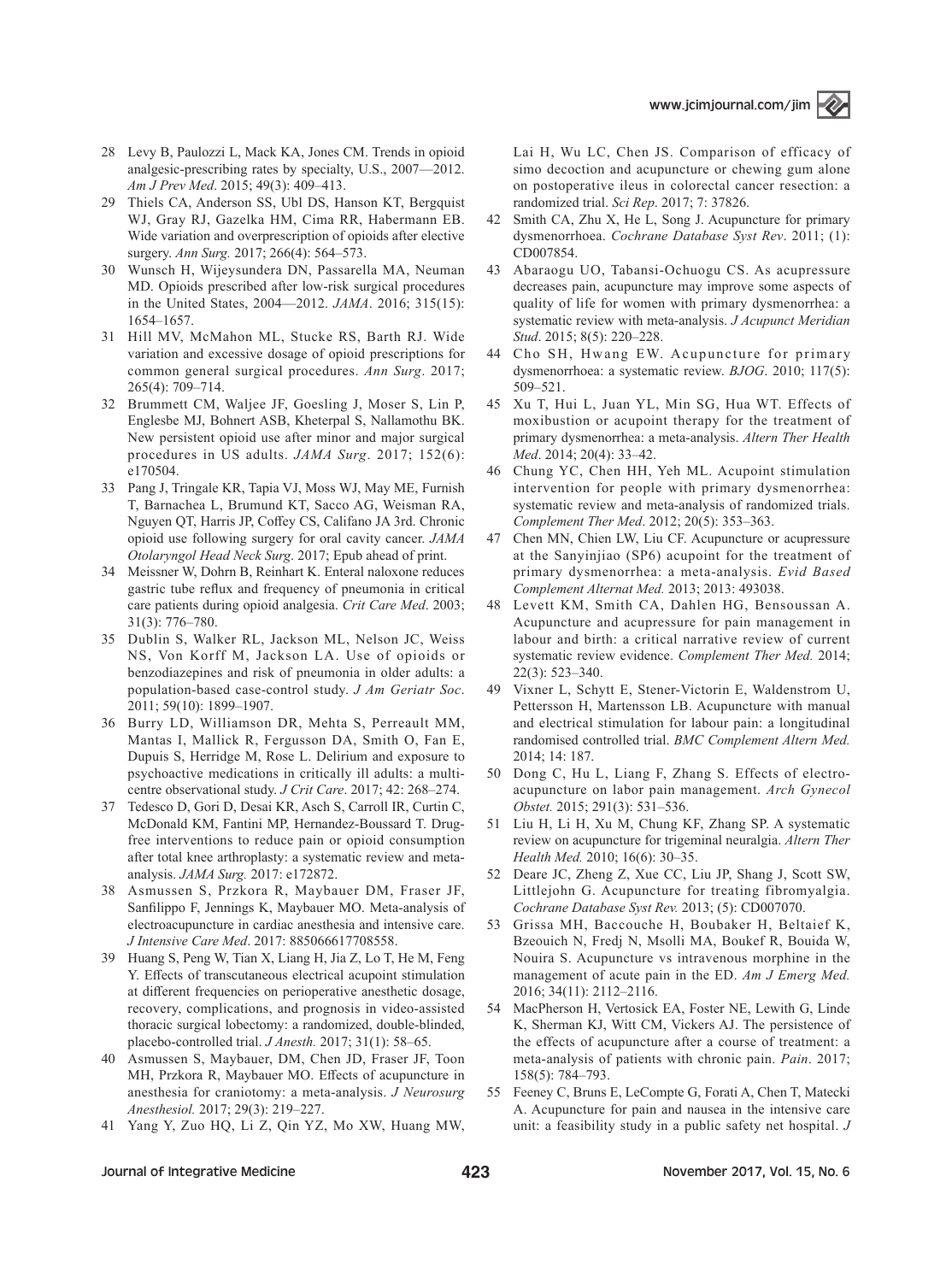

*Altern Complement Med.* 2017; Epub ahead of print.

- 56 Lao L. Acupuncture practice, past and present: is it safe and effective? *J Soc Integr Oncol*. 2006; 4(1): 13–15.
- 57 Lu W, Dean-Clower E, Doherty-Gilman A, Rosenthal DS. The value of acupuncture in cancer care. *Hematol Oncol Clin North Am*. 2008; 22(4): 631–648.
- 58 Ambrosio EM, Bloor K, MacPherson H. Costs and consequences of acupuncture as a treatment for chronic pain: a systematic review of economic evaluations conducted alongside randomised controlled trials. *Complement Ther Med.* 2012; 20(5): 364–374.
- 59 MacPherson H, Vickers A, Bland M, Torgerson D, Corbett M, Spackman E, Saramago P, Woods B, Weatherly H, Sculpher M, Manca A, Richmond S, Hopton A, Eldred J, Watt I. Acupuncture for chronic pain and depression in primary care: a programme of research. *Southampton (UK): NIHR Journals Library.* 2017.
- 60 Center for health information and analysis. *Mandated benefit review of H.B. 3972: an act relative to the practice of acupuncture.* (2015-04) [2017-08-19]. http://www.aomsm. org/Resources/Documents/Research/BenefitReview-H3972- Acupuncture.pdf.
- 61 Australian Acupuncture and Chinese Medicine Association Ltd. *The acupuncture evidence project: plain English summary.* (2017) [2017-08-26]. http://www.acupuncture. org.au/Portals/0/Evidence%20study/Acupuncture%20 Evidence\_plain%20English%20Web%20version\_17\_Feb. pdf?ver=2017-02-22-171448-550.
- 62 Da Silva AN. Acupuncture for migraine prevention. *Headache.* 2015; 55(3): 470–473.
- 63 Liodden I, Norheim AJ. Acupuncture and related techniques in ambulatory anesthesia. *Curr Opin Anaesthesiol*. 2013; 26(6): 661–668.
- 64 Spackman E, Richmond S, Sculpher M, Bland M, Brealey S, Gabe R, Hopton A, Keding A, Lansdown H, Perren S, Torgerson D, Watt I, MacPherson H. Cost-effectiveness analysis of acupuncture, counselling and usual care in treating patients with depression: the results of the ACUDep trial. *PLoS One*. 2014; 9(11): e113726.
- 65 Taylor P, Pezzullo L, Grant SJ, Bensoussan A. Costeffectiveness of acupuncture for chronic nonspecific low back pain. *Pain Pract.* 2014; 14(7): 599–606.
- 66 Andronis L, Kinghorn P, Qiao S, Whitehurst DG, Durrell S, McLeod H. Cost-effectiveness of non-invasive and non-pharmacological interventions for low back pain: a systematic literature review. *Appl Health Econ Health Policy.* 2017; 15(2): 173–201.
- 67 Lin JG, Lo MW, Wen YR, Hsieh CL, Tsai SK, Sun WZ. The effect of high and low frequency electroacupuncture in pain after lower abdominal surgery. *Pain*. 2002; 99(3): 509–514.
- 68 Wang B, Tang J, White PF, Naruse R, Sloninsky A, Kariger R, Gold J, Wender RH. Effect of the intensity of transcutaneous acupoint electrical stimulation on the postoperative analgesic requirement. *Anesth Analg*. 1997; 85(2): 406–413.
- 69 Zheng Z, Guo RJ, Helme RD, Muir A, Da Costa C, Xue CC. The effect of electroacupuncture on opioid-like medication consumption by chronic pain patients: a pilot randomized controlled clinical trial. *Eur J Pain*. 2008; 12(5): 671–676.
- 70 Crawford P, Penzien DB, Coeytaux R. Reduction in pain medication prescriptions and self-reported outcomes associated with acupuncture in a military patient population. *Med Acupunct*. 2017; 29(4): 229–231.
- 71 Kligler B. Integrative health in the veterans health administration. *Med Acupunct*. 2017; 29(4): 187–188.
- 72 Helms J. Medical acupuncture meets the military. *Med Acupunct.* 2017; 29(4): 189–190.
- 73 Hanlon JT, Zhao X, Naples JG, Aspinall SL, Perera S, Nace DA, Castle NG, Greenspan SL, Thorpe CT. Central nervous system medication burden and serious falls in older nursing home residents. *J Am Geriatr Soc*. 2017; 65(6): 1183–1189.
- 74 Robb G, Loe E, Maharaj A, Hamblin R, Seddon ME. Medication-related patient harm in New Zealand hospitals. *N Z Med J*. 2017; 130(1460): 21–32.
- 75 Goldman N, Chen M, Fujita T, Xu Q, Peng W, Liu W, Jensen TK, Pei Y, Wang F, Han X, Chen JF. Adenosine A1 receptors mediate local anti-nociceptive effects of acupuncture. *Nat Neurosci*. 2010; 13(7): 883–888.
- 76 Takano T, Chen X, Luo F, Fujita T, Ren Z, Goldman N, Zhao Y, Markman JD, Nedergaard M. Traditional acupuncture triggers a local increase in adenosine in human subjects. *J Pain*. 2012; 13(12): 1215–1223.
- 77 Zhao ZQ. Neural mechanism underlying acupuncture analgesia. *Prog Neurobiol.* 2008; 85(4): 355–375.
- 78 Han JS. Acupuncture analgesia: areas of consensus and controversy. *Pain.* 2011; 152(3 Suppl): S41–S48.
- 79 Han JS. Acupuncture and endorphins. Neurosci Lett. 2004; 361(1–3): 258–261.
- 80 McDonald JL, Cripps AW, Smith PK. Mediators, receptors, and signalling pathways in the anti-inflammatory and antihyperalgesic effects of acupuncture. *Evid Based Complement Alternat Med.* 2015; 2015: 975632.
- 81 Zhang R, Lao L, Ren K, Berman BM. Mechanisms of acupuncture-electroacupuncture on persistent pain. *Anesthesiology*. 2014; 120(2): 482–503.
- 82 Harris RE, Zubieta JK, Scott DJ, Napadow V, Gracely RH, Clauw DJ. Traditional Chinese acupuncture and placebo (sham) acupuncture are differentiated by their effects on μ-opioid receptors (MORs). *Neuroimage*. 2009; 47(3): 1077–1085.
- 83 Dowell D, Haegerich TM, Chou R. CDC Guideline for prescribing opioids for chronic pain—United States, 2016. *MMWR Recomm Rep.* 2016; 65(No. RR–1): 1–49.
- 84 Shaheed CA, Maher CG, Williams KA, Day R, McLachlan AJ. Efficacy, tolerability, and dose-dependent effects of opioid analgesics for low back pain: a systematic review and meta-analysis. *JAMA Intern Med.* 2016; 176(7): 958– 968.
- 85 Krebs EE. *Effectiveness of opioid therapy vs. non-opioid medication therapy for chronic back and osteoarthritis pain over 12 months*. Annual Meeting, Society for General Internal Medicine, Washington DC. 2017.
- 86 Xing GG, Liu FY, Qu XX, Han JS, Wan Y. Longterm synaptic plasticity in the spinal dorsal horn and its modulation by electroacupuncture in rats with neuropathic pain. *Exp Neurol.* 2007; 208(2): 323–332.
- 87 Napadow V, Kettner N, Ryan A, Kwong KK, Audette J,